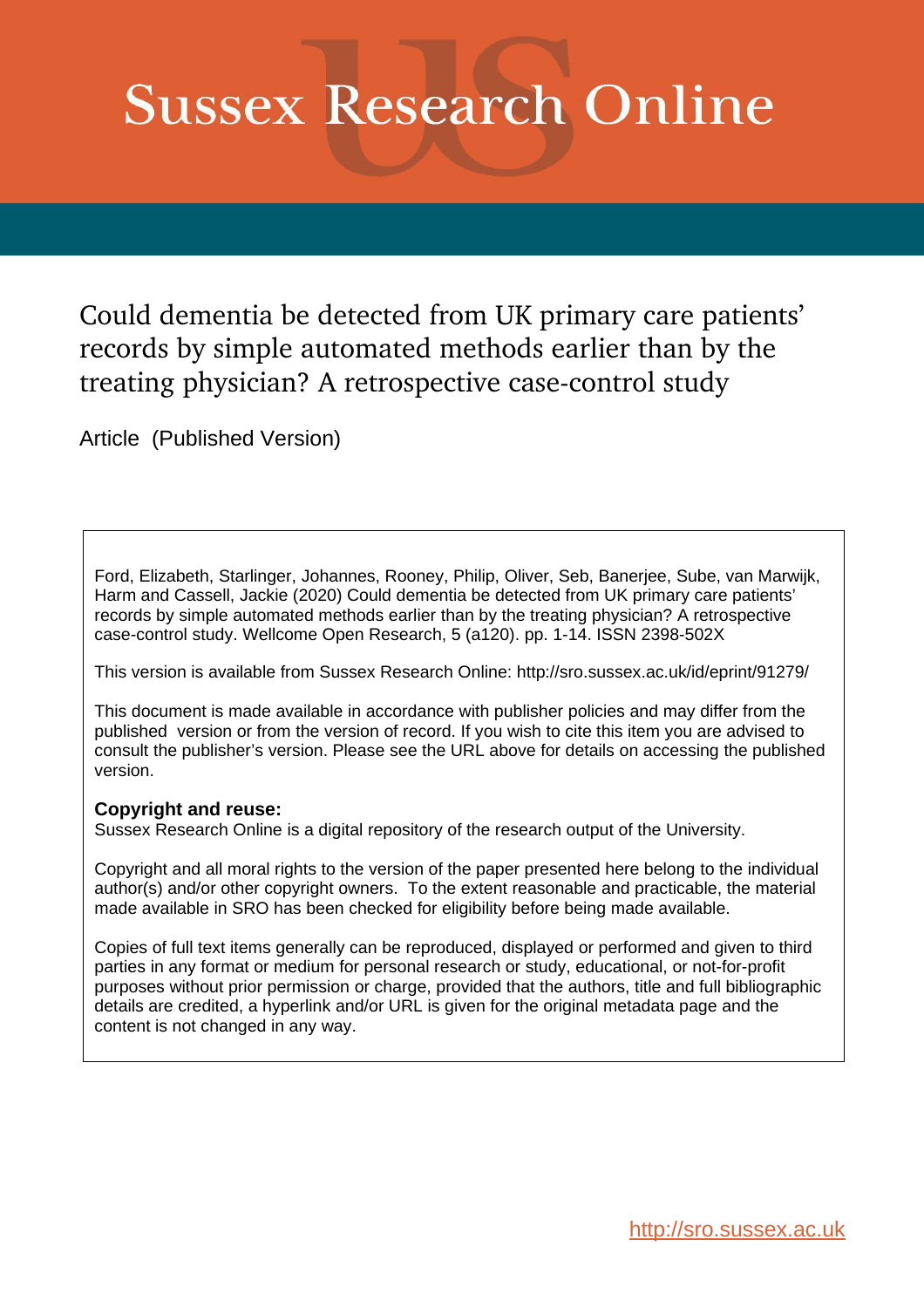## RESEARCH ARTICLE



## **[Could dementia be detected from UK primary care patients'](https://wellcomeopenresearch.org/articles/5-120/v1)**

## **[records by simple automated methods earlier than by the](https://wellcomeopenresearch.org/articles/5-120/v1)**

## **[treating physician? A retrospective case-control study](https://wellcomeopenresearch.org/articles/5-120/v1)**

## **[version 1; peer review: 2 approved]**

## Elizabeth For[d](https://orcid.org/0000-0001-5613-8509)  $\mathbb{D}^1$ , Johannes Starlinger<sup>2</sup>, Philip Rooney<sup>3</sup>, Seb Oliver<sup>3</sup>, Sube Banerjee<sup>4</sup>, Harm van Marwij[k](https://orcid.org/0000-0001-6206-485X) <sup>1</sup>, Jackie Cassell<sup>1</sup>

<sup>1</sup>Department of Primary Care and Public Health, Brighton and Sussex Medical School, Watson Building, Village Way, Falmer, Brighton, BN1 9PH, UK

<sup>2</sup>Department of Computer Science, Humboldt University of Berlin, Rudower Chaussee 25, Berlin, 12489, Germany

<sup>3</sup>Department of Physics and Astronomy, University of Sussex, Brighton, BN1 9RQ, UK

<sup>4</sup>Faculty of Health, University of Plymouth, Drake Circus, Plymouth, Devon, PL4 8AA, UK

| First published: 08 Jun 2020, 5:120<br>https://doi.org/10.12688/wellcomeopenres.15903.1                                                           | <b>Open Peer Review</b>                  |                          |        |  |
|---------------------------------------------------------------------------------------------------------------------------------------------------|------------------------------------------|--------------------------|--------|--|
| Latest published: 08 Jun 2020, 5:120<br>https://doi.org/10.12688/wellcomeopenres.15903.1                                                          | <b>Reviewer Status <math>\vee</math></b> |                          |        |  |
| <b>Abstract</b>                                                                                                                                   |                                          | <b>Invited Reviewers</b> |        |  |
| <b>Background:</b> Timely diagnosis of dementia is a policy priority in the<br>United Kingdom (UK). Primary care physicians receive incentives to |                                          |                          |        |  |
| diagnose dementia; however, 33% of patients are still not receiving a                                                                             |                                          |                          |        |  |
| diagnosis. We explored automating early detection of dementia using<br>data from patients' electronic health records (EHRs). We investigated:     | version 1<br>08 lun 2020                 | report                   | report |  |

data from patients' electronic health records (EHRs). We investigated: a) how early a machine-learning model could accurately identify dementia before the physician; b) if models could be tuned for dementia subtype; and c) what the best clinical features were for achieving detection.

**Methods:** Using EHRs from Clinical Practice Research Datalink in a case-control design, we selected patients aged >65y with a diagnosis of dementia recorded 2000-2012 (cases) and matched them 1:1 to controls; we also identified subsets of Alzheimer's and vascular dementia patients. Using 77 coded concepts recorded in the 5 years before diagnosis, we trained random forest classifiers, and evaluated models using Area Under the Receiver Operating Characteristic Curve (AUC). We examined models by year prior to diagnosis, subtype, and the most important features contributing to classification.

**Results:** 95,202 patients (median age 83y; 64.8% female) were included (50% dementia cases). Classification of dementia cases and controls was poor 2-5 years prior to physician-recorded diagnosis (AUC range 0.55-0.65) but good in the year before (AUC: 0.84). Features indicating increasing cognitive and physical frailty dominated models 2-5 years before diagnosis; in the final year, initiation of the dementia diagnostic pathway (symptoms, screening and referral)

- 1. **Soo Borso[n](https://orcid.org/0000-0003-2185-768X) U**, University of Washington School of Medicine, Seattle, USA Kaiser Permanente Medical Care, Lancaster, USA
- **2. Deborah E. Barnes U.,** University of California, San Francisco, USA San Francisco Veterans Affairs Health Care System, San Francisco, USA

Any reports and responses or comments on the article can be found at the end of the article.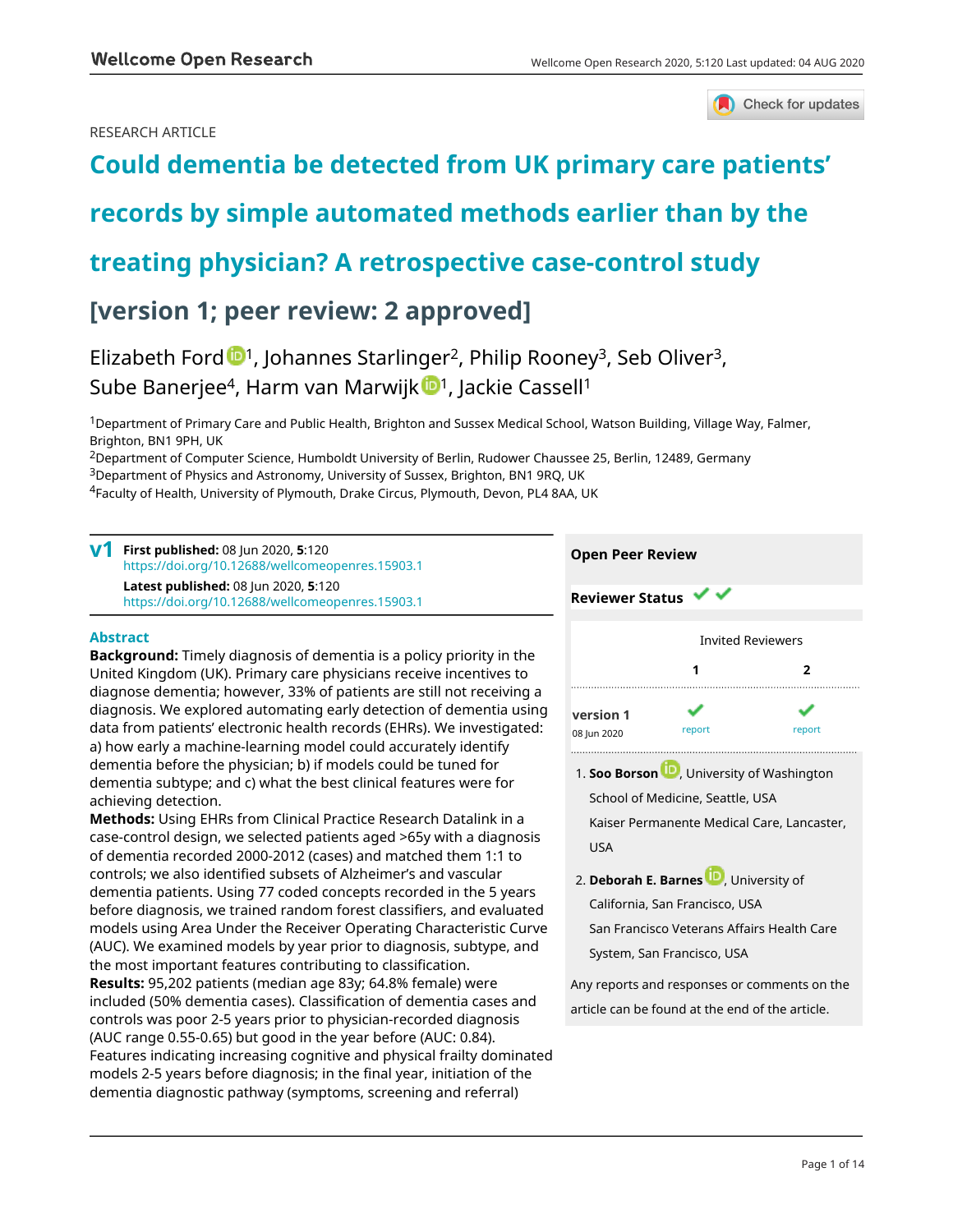explained the sudden increase in accuracy. No substantial differences were seen between all-cause dementia and subtypes. **Conclusions:** Automated detection of dementia earlier than the treating physician may be problematic, if using only primary care data. Future work should investigate more complex modelling, benefits of linking multiple sources of healthcare data and monitoring devices, or contextualising the algorithm to those cases that the GP would need to investigate.

## **Keywords**

Dementia, diagnosis, primary care, electronic patient records, early detection, machine learning.

## **Corresponding author:** Elizabeth Ford ([e.m.ford@bsms.ac.uk\)](mailto:e.m.ford@bsms.ac.uk)

**Author roles: Ford E**: Conceptualization, Data Curation, Funding Acquisition, Project Administration, Writing – Original Draft Preparation, Writing – Review & Editing; **Starlinger J**: Conceptualization, Formal Analysis, Methodology, Writing – Review & Editing; **Rooney P**: Data Curation, Methodology, Software, Writing – Review & Editing; **Oliver S**: Funding Acquisition, Supervision, Writing – Review & Editing; **Banerjee S**: Funding Acquisition, Supervision, Writing – Review & Editing; **van Marwijk H**: Writing – Review & Editing; **Cassell J**: Funding Acquisition, Supervision, Writing – Review & Editing

**Competing interests:** No competing interests were disclosed.

**Grant information:** This work was supported by the Wellcome Trust [202133; to EF], by the German Research Foundation (Deutsche Forschungsgemeinschaft) [STA1471/1-1; to JS], and a Santander Universities Travel Grant through the University of Brighton [to EF]. *The funders had no role in study design, data collection and analysis, decision to publish, or preparation of the manuscript.*

**Copyright:** © 2020 Ford E *et al*. This is an open access article distributed under the terms of the [Creative Commons Attribution License,](http://creativecommons.org/licenses/by/4.0/) which permits unrestricted use, distribution, and reproduction in any medium, provided the original work is properly cited.

**How to cite this article:** Ford E, Starlinger J, Rooney P *et al.* **Could dementia be detected from UK primary care patients' records by simple automated methods earlier than by the treating physician? A retrospective case-control study [version 1; peer review: 2 approved]** Wellcome Open Research 2020, **5**:120<https://doi.org/10.12688/wellcomeopenres.15903.1>

**First published:** 08 Jun 2020, **5**:120 <https://doi.org/10.12688/wellcomeopenres.15903.1>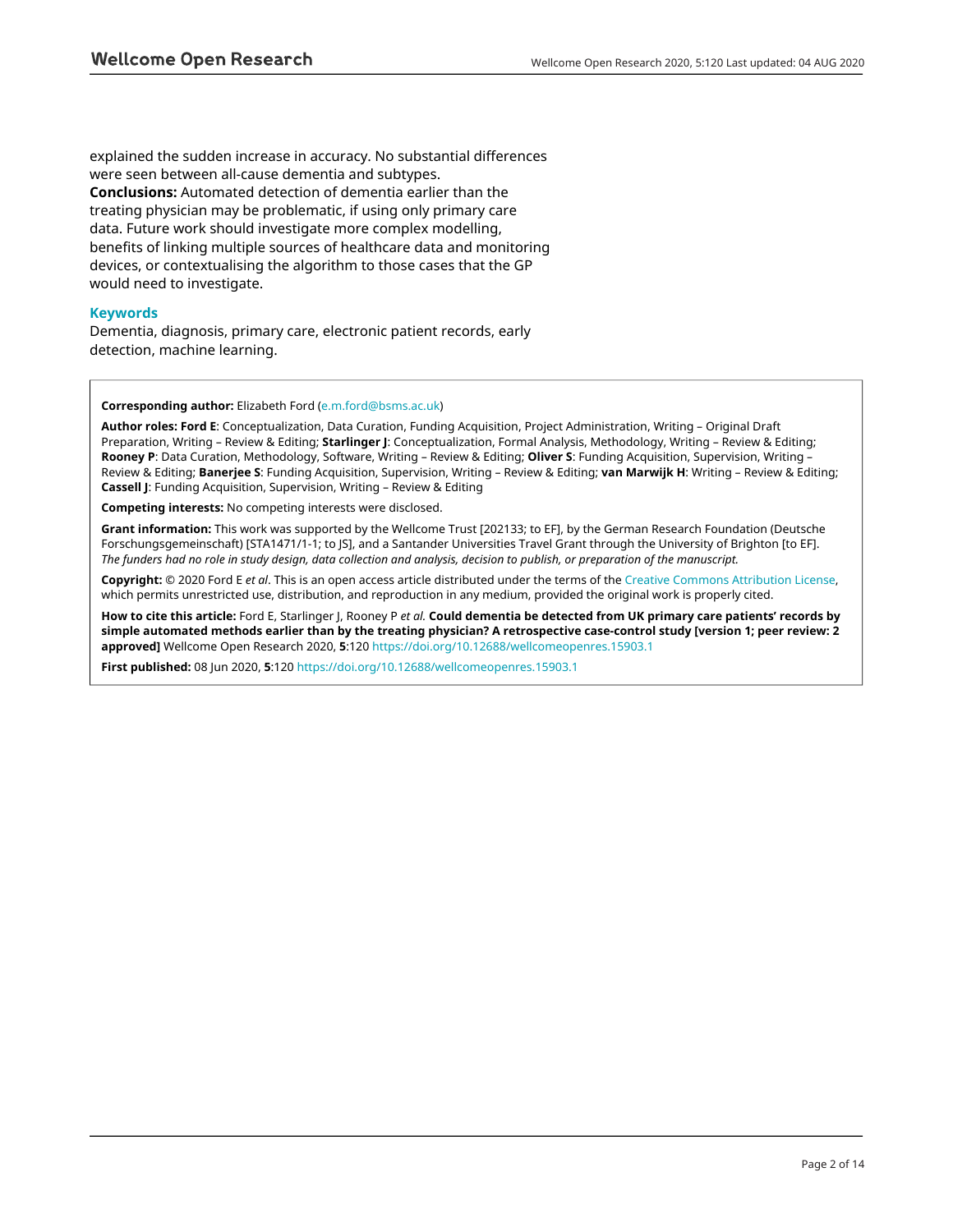Dementia is a global public health challenge and is one of the most common and serious disorders in the elderly population. The condition is characterized by progressive but often slow decline in memory, reasoning, communication and the ability to carry out daily activities. These symptoms can be caused by a number of illnesses that lead to structural and chemical changes in the brain, and death of brain tissue<sup>[1](#page-10-0)</sup>. Currently there are no treatments which are curative for dementia; however, a timely diagnosis of dementia can still be valuable particularly for younger patients and their families, as they can be offered a range of supportive or therapeutic interventions, inform themselves about the condition, and plan for their future financial and care needs, which may help them maximize their quality of life<sup>2</sup>. For example, there is weak evidence that an early diagnosis followed by treatment with cholinesterase inhibitors may delay admission to institutionalised care<sup>3</sup>, although current available treatments do not impact long-term prognosis.

The United Kingdom (UK) Government published a National Dementia Strategy in 2009 in which earlier diagnosis was one of the key aims<sup>4</sup>. This was followed by the Prime Minister's Challenge on dementia<sup>5</sup> and the general practice focussed demen-tia identification scheme<sup>[6](#page-11-0)</sup>. These initiatives have brought the estimated rate of diagnosis up from  $50\%$  to around  $67\%$  $67\%$  $67\%$ <sup>7</sup>. Still, at the current time, one third of patients with dementia will not receive a recorded diagnosis for their condition in the UK's National Health Service (NHS)<sup>[7](#page-11-0)</sup>, and many patients still receive their diagnosis late in the disease course when many opportunities for improving quality of life may have passed.

In the UK NHS, 98% of the population is registered with general practitioner (GP) clinics, which provide the majority of community-based generalist healthcare<sup>8</sup>. The early recognition of dementia, initiation of the diagnosis pathway, and follow-up medical care for people with dementia in the UK occurs in general practice, and GPs receive financial incentives for maintaining dementia registers and providing care.

All the information about a patient's interactions with the general practice clinic, and with some other services within the NHS, is noted in an electronic record; each piece of clinical information entered also has a time stamp. This means that the patient's record is a longitudinal account of their healthcare history. These longtitudinal healthcare accounts may differ systematically between patients who are developing dementia and those who are not, in the few years before dementia is identified. This has been found in studies which have manually examined patient notes. These studies found that cognitive symptoms, contact with social care professionals, unpredictable consulting patterns, increased attendance, levels of carer involvement, and changes to gait were higher in patients in the few years preceding the dementia diagnosis, compared to patients who were not developing dementia[9,10.](#page-11-0)

In the UK, the government curates large datasets of NHS patient records. One such dataset of GP patient records is the Clinical Practice Research Datalink (CPRD), which GPs can opt to

Wellcome Open Research 2020, 5:120 Last updated: 04 AUG 2020

current patients<sup>[11,12](#page-11-0)</sup>. These databases form huge resources for health research, especially as the data contained in them goes beyond a list of clinical diagnoses, and includes social, administrative and lifestyle information, as well as tests performed and referrals made. With the time stamps in the data, the development of diseases, their determinants, and their outcomes can be tracked over time.

These records are used by medical researchers for studies on the distribution of disease in the population<sup>13–15</sup>, risk factors for disease<sup>16–19</sup>, and for examining drug safety in a community population<sup>20,21</sup>. Databases like CPRD could provide a valuable resource for understanding the onset and early presentation of disorders like dementia, and may provide a rich data source for creating early detection algorithms that can subsequently be developed into tools for automated decision or diagnostic support in primary care, which could help GPs to discuss, detect and label dementia in a more timely way, over and above current detection rates, if clinically indicated.

While recent reviews of dementia risk prediction models show a large body of research on methods to predict likelihood of dementia at a future point $22,23$ , we found few studies that aimed to model automated methods to detect current, early dementia, especially in primary care or using only primary care data<sup>24,25</sup>. So far, there has been little investigation of how accurate an early detection model using only primary care data could be to pick up dementia, or how much earlier than current diagnosis by GPs a tool could discriminate well between patients who go on to be diagnosed and those who do not. The aim of this study was to explore different facets of the hypothesis that GP patient record data could be used to create an early detection tool for dementia. We aimed to ascertain whether patients with dementia could be discriminated from matched control patients, prior to recorded diagnosis, using only their recorded primary care data, and if so:

- 1) How early this discrimination could be achieved;
- 2) Whether better discrimination could be achieved for dementia subtypes (Alzheimer's and vascular dementia) based on different presentations, risk factors or symptoms patterns;
- 3) What the most important features would be for achieving good discrimination at each of a number of time points prior to diagnosis and for each subtype.

## **Methods**

#### Ethical statement

This study was approved by the Independent Scientific Advisory Committee at the Medicines and Healthcare Products Regulatory Authority, UK [15\_111\_R]. Pseudonymised data is collected by CPRD for future research purposes with an opt-in mechanism (consent) at the GP level, and an opt-out mechanism at the patient level; thus, patients can state their dissent for their data to be used for secondary purposes. Individual consent from patients is not required for this de-identified data re-use, the lawful basis for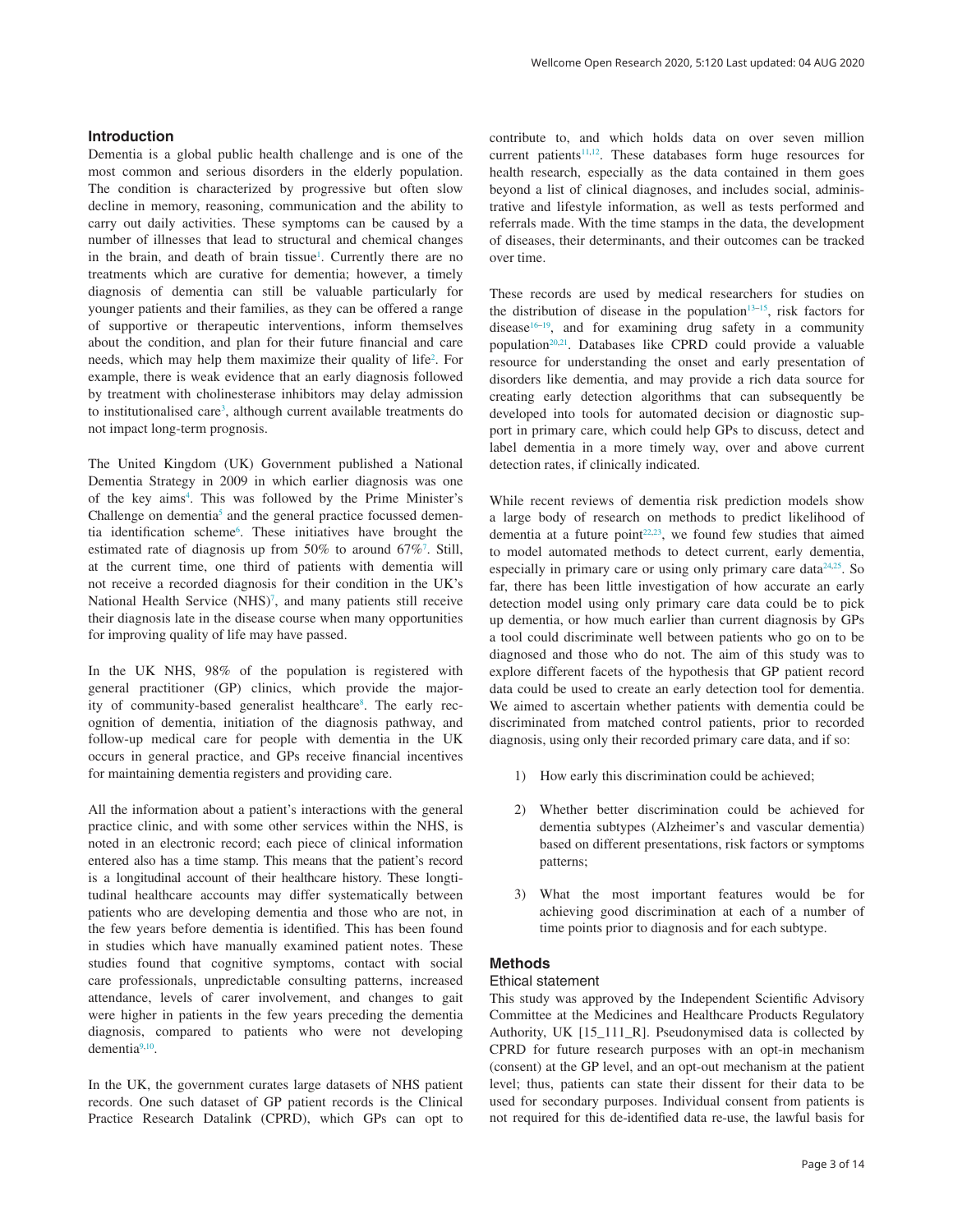this data processing under the General Data Protection Regulation 2018 is legal obligation (direction from the Secretary of State for Health to extract data to carry out additional functions concerning: information functions, the information functions of any health or social care body and systems delivery functions) and a task in the public interest (management of health and social care systems).

## Data source

This study used data from the UK CPRD. CPRD was established in 1987, and now contains anonymized healthcare records from more than 19 million current and historic patients and represents 13% of the UK population at any one time<sup>12</sup>. Patients are broadly representative of the UK general population in terms of age, sex and ethnicity. CPRD includes longitudinal observational data from GP electronic health record systems in primary care practices, including medical diagnoses (using Read codes), referrals to specialists and to secondary care, testing and interventional procedures conducted in primary care, lifestyle information (e.g. smoking, exercise) and drugs prescribed in primary care<sup>[11](#page-11-0)</sup>. Data are captured using a structured hierarchical vocabulary called Read codes; these were developed by a UK GP, Dr James Read, in the 1980s to facilitate standardized assessment and semantic disambiguation of patient conditions when using computers. They map to other nomenclatures such as International Classification of Diseases (ICD), SNOMED-CT, and International Classification of Primary Care (ICPC) codes. Each Read code represents a term or short phrase describing a health-related concept. There are over 200,000 different codes, which are sorted into categories (diagnoses, processes of care and medication) and subchapters<sup>26</sup>. Each clinical entity is represented by an alphanumeric code and a Read term, which is the plain language description.

## Study population

We constructed a case-control dataset. For this project, CPRD extracted the full records of patients with dementia (cases), identified on the basis of a code list for dementia diagnostic codes (general dementia, vascular and Alzheimer's dementia codes) developed using code lists from Russell *et al.*[27](#page-11-0), and Rait *et al.*[28](#page-11-0), and used in Ford *et al.*<sup>24</sup>, (Appendix 1, see *Extended data*<sup>[29](#page-11-0)</sup>). Patients had to be 65 years or older, and had to have records available in CPRD for at least three years prior to the first diagnosis code for dementia, which was recorded between 2000 and 2012. All dementia patients meeting these criteria were extracted from the CPRD Gold database. Control patients were randomly sampled from patients who matched cases on year of birth, sex, and general practice, but had no dementia codes from the list anywhere in their record, and were also required to have at least three years of record prior to the matched "index date". This resulted in not more than one match for each case; not all cases received a match. The entire available patient record was extracted for each patient. This resulted in 47,858 cases and 47,663 controls.

## Data management

The data were screened and processed using the following steps: firstly we removed cases who had no matched control  $(N = 195)$ , then we removed the few controls who had a dementia code

 $(N=7)$  and their matched case  $(N=7)$ . Following slight adjustment of our dementia code list to eliminate a code indicating only delirium (not dementia), we then removed cases who had no diagnostic dementia code (N=55) and their matched control  $(N = 55)$ . This resulted in 47,601 cases and 47,601 controls. Only data from within the period five years before the index date were used. All data more than 5 years before, or at any time after, the index date were discarded. This was to standardise the sample, as fewer patients had data in each year over 5 years.

#### Sub-populations

For aim (2), tuning by dementia subtype, we specified three groups of patients:

1) All cause dementia; defined as all dementia cases, regardless of specificity of diagnosis ( $N = 47,601$ ).

2) Alzheimer's disease sub-group ( $N = 13,452$ ); this was defined as cases with a code for Alzheimer's disease; but no further codes for vascular dementia or any other specific dementia (e.g. Lewy Body), and no mixed Alzheimer's and vascular. Cases were retained in the Alzheimer group if they had other unspecified codes for dementia e.g. "Senile Dementia Unspecified". Each patient's matched control was kept with them for analyses.

3) Vascular dementia sub-group ( $N = 10,870$ ); this was defined as cases with a code for vascular dementia, but no evidence for Alzheimer's disease, or mixed type. Cases were retained in the vascular group if they had other unspecified codes for dementia. Each patient's matched control was kept with them for analyses.

There was no overlap between patients in the Alzheimer's disease and Vascular dementia subgroups.

#### Feature selection

Because of the volume of different Read codes, and the fact that there are usually many Read codes representing the same clinical concept, we defined a wide list of clinical concepts or features *a priori*. We used two methods for selecting likely features. These were: 1) a systematic review and meta-analysis of existing literature from primary care records research on dementia[30;](#page-11-0) and 2) a consultation of 21 GPs working as clinical tutors at the same institution as the authors, approached at two tutor meetings, with the following written question to provide clinical grounding: "*Please could you list anything you can think of which may frequently be entered in the patient record up to 3 years before a dementia diagnosis (it does not have to be causal, just occur earlier in time than the diagnosis)."* Responses were then handwritten as open free text answers on a sheet of paper and answers from all respondents were collated into a spreadsheet. The most common responses were: fall (suggested by six GPs); depression/low mood (eight GPs); anxiety (four GPs); cerebrovascular accident/transient ischaemic attack (six GPs); high blood pressure (five GPs); forgetful (five GPs); problem with memory (seven GPs); did not attend code (six GPs) (for full data on responses see Appendix 3, *Extended data*<sup>[29](#page-11-0)</sup>).

GP responses were mapped against clinical concepts found to be associated with dementia in the meta-analysis to create a final list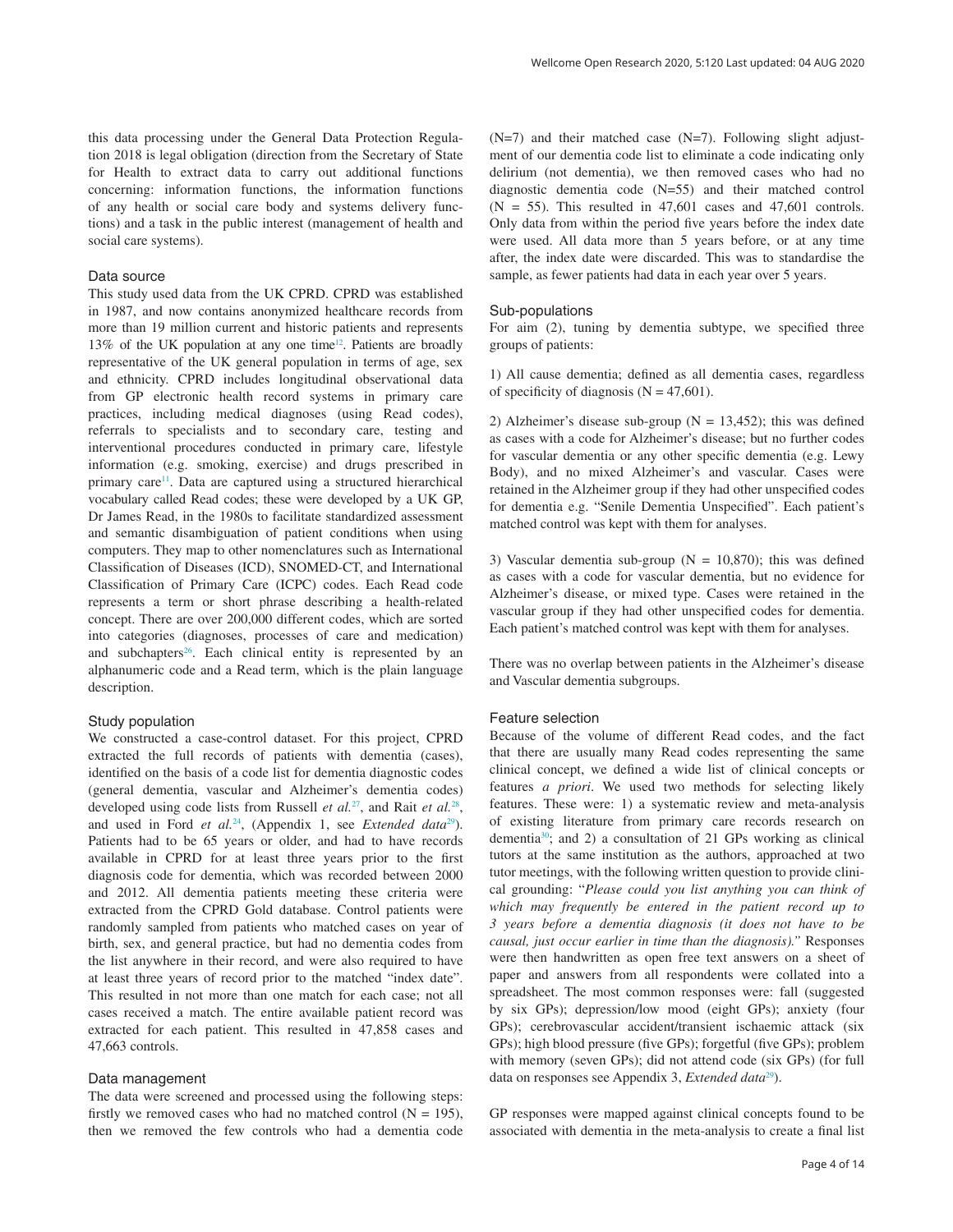of features for the model. Features were operationalised by lists of Read codes. The features ranged from known or long-term risk factors for dementia (such as diabetes, smoking, or history of stroke), to health events related to general decline in health, mobility or cognition (such as infections, falls, burns and wound dressings), to GP activity around the dementia diagnostic process (such as memory loss codes, cognitive screening tests, blood tests, and referrals). We discarded suggested features such as "repeat consultations on the same thing" which could not be operationalised using a code list. Read code lists were sought for these predictors from an online code list repository $31$  and from emailing authors of reviewed studies. Where code lists for features were not readily available, new lists were drawn up using the CPRD medical dictionary application by author EF and checked by PR. This resulted in a total of 77 code lists. (Appendix 2, see *Extended data*[29](#page-11-0)). Code lists were matched to event-level patient data. The five-year run up period was then split into five year-long sections. Binary features were created for each one-year time period, indicating whether a patient had  $\geq 1$ instances of a code from each code list in that period. The creation of binary rather than count features is thought to reduce the effect of frequency of GP visits in the data $25$ .

### Analysis

Data were preprocessed and analysed using custom Perl scripts (Perl version 5.30) for data ingest, cleansing and reshaping, and Python scripts (Python version 3.7.4) employing the pandas, matplotlib and scikit-learn libraries for model training and evaluation, and plot generation (see *Code availability*) [32](#page-11-0).

*Choice of algorithm.* We chose a single method to run all analyses on particular subsets of the data by time, and by dementia type (we term these "models"), as our aims were not to assess the effectiveness of different machine learning approaches. Studies suggest random forest algorithms are at least as good as and possibly better than conventional methods such as logistic regression and Cox proportional hazards regression for complex clinical prediction models when binary variables are used<sup> $24,33,34$  $24,33,34$ </sup>. Our previous research suggested they performed similarly to neural networks and support vector machines on this data source<sup>24</sup>. They have the additional advantage that the list of features that contribute to the final classification and their relative weights are readily available as a secondary output of the training procedure, giving an indication as to which elements of the patients' EHRs contribute to the classification result most strongly. We used the Random Forest Classifier in scikitlearn, with the number of "trees" in the "forest" set at 100. The "feature-importances" attribute in scikit-learn produces a set of estimates of importance of each feature in the random forest model whose values are positive and in total, the estimates for all features sum to 1.0. A normalized estimate of the predictive power of each feature is calculated from the fraction of samples a feature contributes to (related to how high up each tree the feature appears), combined with the decrease in impurity from splitting the samples. The higher the value given to each feature, the more important it is to the prediction<sup>[35](#page-11-0)</sup>.

*Assessment of accuracy.* Using a fixed random number seed to ensure the same split of patients for each model, the data were

split at random into 67% for training and 33% for testing. Each model was assessed for its ability to classify dementia cases versus controls using the Area Under the Receiver Operating Characteristic Curve (AUC) where an AUC of 0.5 indicates performance at chance, and an AUC of 1.0 indicates perfect classification of cases and controls<sup>36,37</sup>. A value of  $0.7-0.8$  is considered acceptable, 0.8–0.9 is considered good or very good, and 0.9 and above is excellent [36](#page-11-0).

*Fit of models to aims.* To address aim (1), how early dementia can be detected by using data methods, the earliest point in time when detection of dementia could be achieved, models were run to examine discrimination in each of 5 years before diagnosis based on codes in that year and all previous years. In the Year -5 model, only data from 5 years before diagnosis was included. In the Year  $-4$  model, all data available prior to the end of the  $4<sup>th</sup>$  year before diagnosis was included (year -5 and year -4). In the Year -3 model, data from years -3, -4 and -5 were included, for Year -2, data from years -2, -3, -4, and -5, and for Year -1, data from all years were included. The reasoning underpinning this approach was that we were looking to find the earliest time at which cases and controls could be well discriminated, using data which preceded that time period.

To address aim (2), to evaluate if models could be tuned to dementia subtypes, these same analysis models were run on the whole dataset (all cause dementia) and then on subsets of Alzheimer's patients with their matched controls, and Vascular patients with their matched controls.

To address aim (3), to identify the most important features for achieving good discrimination at each of a number of time points, we generated lists of the features contributing most strongly to discrimination in each of these time periods and for each outcome (all cause dementia, Alzheimer's and Vascular), and examined the estimates of importance generated by the software for each feature.

### **Results**

## Study population

95,202 patients were included in the final analyses, these comprised 33,502 men (35.2%) and 61,700 women (64.8%). Patients had a median age of 83 years at index date (range 65–110 years). All patients had at least three years' worth of data, 90,351 patients (97.0%) had at least four years and 87,876 patients (94.4%) at least five years.

For the 13,452 Alzheimer cases, there were 4,409 men (32.8%) and 9,043 women (67.2%); with median age of 82 years, (range 65 -104), these retained their original matched controls with the same characteristics. For the 10,870 vascular dementia cases, there were 4,415 men (40.6%) and 6,455 women (59.4%); the median age was 83 years (range  $65 - 103$ ), and the equivalent in their matched controls.

## Aim 1: When is the earliest that we can discriminate between cases and controls?

Using the 5 years of analysis and all specified predictive features, we found that discrimination between cases and controls was poor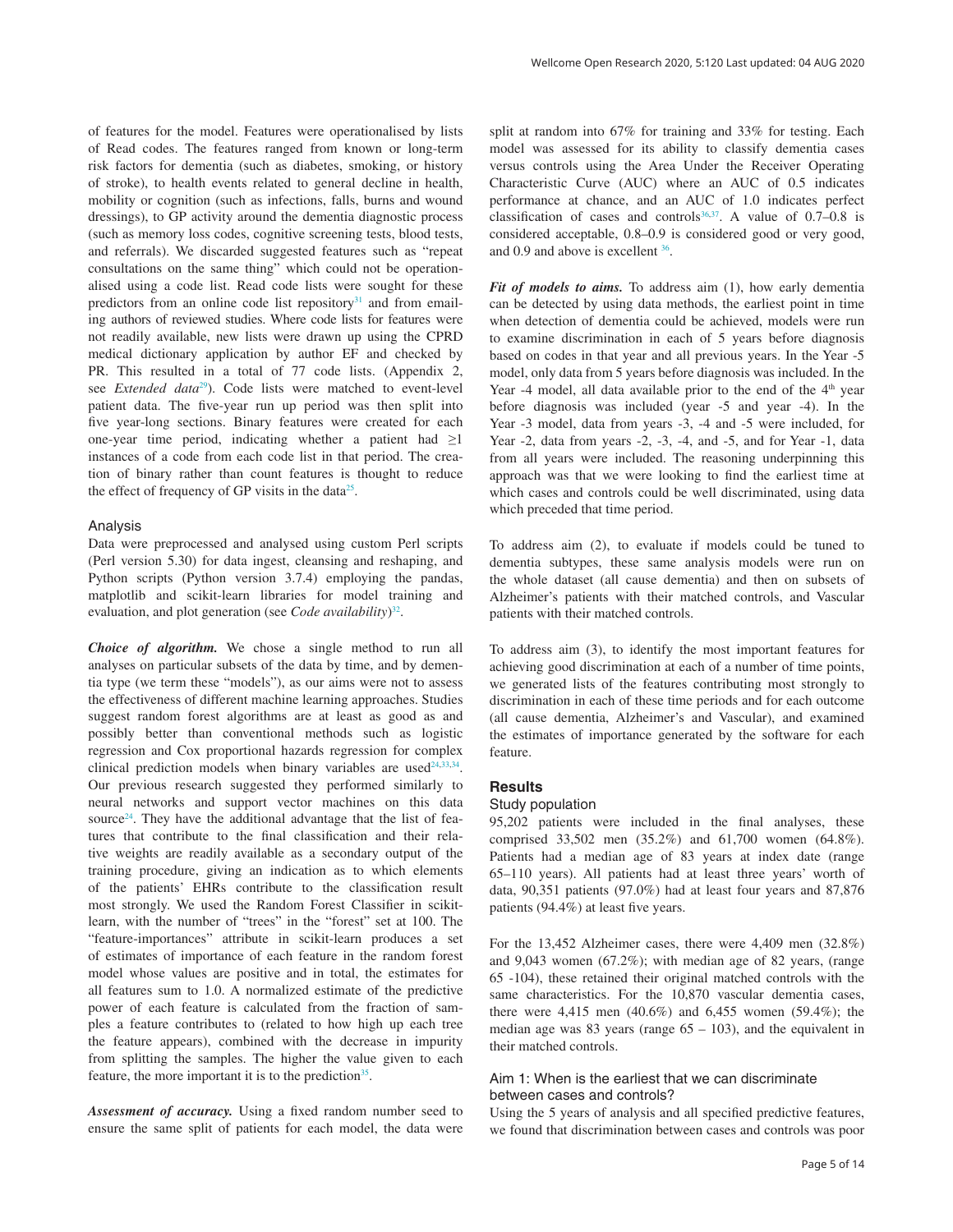(AUC range 0.55–0.65) in the 5 to 2 years prior to diagnosis, but showed slight but continuous improvement over this time. In the final year before diagnosis the model showed good discrimination (AUC: 0.84; Figure 1).

## Aim 2: Can the model be tuned to achieve better discrimination for subtypes of Alzheimer's disease or Vascular dementia?

Using the same set of features, very similar findings as for Aim 1 were shown for the Alzheimer's and Vascular subsets. In the final year before diagnosis the discrimination of the Alzheimer's model was very good (AUC 0.89), and the Vascular model was also good (AUC 0.85). In years -2 to -5, the classifiers were poor to fair for both subsets (AUC 0.54–0.67) ([Figure 2](#page-7-0)).

## Aim 3: Examining the most important features for good discrimination

Inspecting the 15 most highly weighted features within each year block revealed that the increase in model performance over time was associated with a gradual shift in the types of codes recorded for patients over the time period examined [\(Table 1\)](#page-7-0). Five years prior to diagnosis long term risk factors and progressive indicators of frailty and ill health predominated. From 4 years before current diagnosis, memory loss codes contributed more and more to the model, and by 2 years before this feature dominated all the other features. Only in the last year preceding diagnosis did action towards diagnostic underpinning become apparent with cognitive screening tests and referrals for further assessment becoming the most predictive features. The features most highly weighted in the models for the subsets of Alzheimer's and Vascular dementia patients showed largely similar results ([Table 2](#page-8-0) and

[Table 3\)](#page-9-0) although stroke and cardiovascular risk factors were more conspicuous among the most highly weighted predictors for Vascular dementia.

## **Discussion**

We found that models discriminating between dementia cases and controls in the five-year period before diagnosis, using only information from primary care EHRs, were most successful in the final year before diagnosis, producing very good discrimination. This aligns with clinical intuition. Models performed similarly in the sub-groups of Alzheimer's disease and Vascular dementia patients. However, we noted that the type of predictors most highly weighted in the model changed over time prior to diagnosis. At 5 years before diagnosis, known clinical risk factors such as smoking and cardiovascular risk factors were predictive alongside indicators that the patient was experiencing increasing health events such as visiting the hospital. During years 4–2 before diagnosis, evidence of deterioration in general health, increase in frailty, and prodromal dementia symptoms were among the best predictors, which may be an indication of early symptoms of dementia becoming manifest, although memory loss symptoms were the top predictors in all these years. Finally, in the year before diagnosis, there was evidence of activity happening in primary care, which would lead the patient onto the pathway towards a dementia diagnosis, such as screening tests and referral. Good classification only became possible in this final year, when the patient was already being investigated for dementia symptoms. Life-time dementia risk factors, and other clinical events such as accidents or infections, were not sufficient to offer very good discrimination between potential dementia cases and controls on their own. We found no



**Figure 1. Receiver operating characteristic (ROC) curves for random forest classifiers -5 to -1 years before diagnosis for all-cause dementia.** AUC, Area Under the ROC Curve.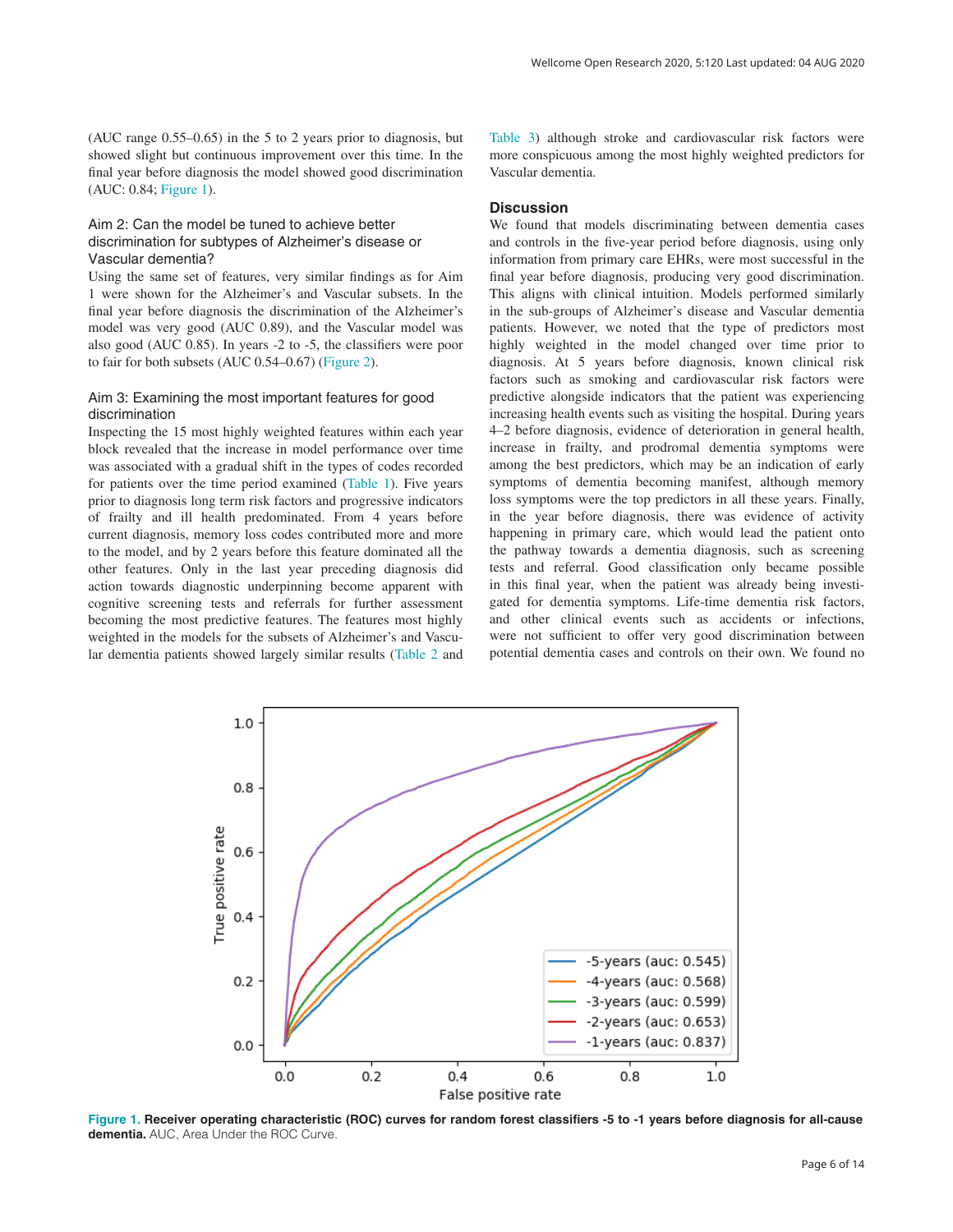## <span id="page-7-0"></span>Alzheimer's Disease

## Vascular Dementia



**Figure 2. Receiver operating characteristic curves (ROC) for random forest classifiers for dementia subtypes: Alzheimer's disease (left) and vascular dementia (right).** AUC, Area Under the ROC Curve.

|                | Year -5                                       | Year-4                                        | Year -3                                     | Year-2                                            | Year-1                                                                    |
|----------------|-----------------------------------------------|-----------------------------------------------|---------------------------------------------|---------------------------------------------------|---------------------------------------------------------------------------|
| $\mathbf{1}$   | Infection (0.049)                             | Memory loss codes<br>(0.052)                  | Memory loss codes<br>(0.071)                | Memory loss codes<br>(0.104)                      | Memory loss codes (0.223)                                                 |
| 2              | Is a smoker (0.044)                           | Infections (0.046)                            | Is a smoker $(0.041)$                       | Is a smoker (0.037)                               | <b>Referral to Psychiatrist</b><br>Neurologist or Geriatrician<br>(0.063) |
| 3              | Antidepressants<br>(0.041)                    | Is a smoker (0.043)                           | Infections (0.039)                          | <b>Dressing of Wound</b><br>Burn or Ulcer (0.035) | <b>Cognitive Screening</b><br>(MMSE) (0.040)                              |
| $\overline{4}$ | Memory loss codes<br>(0.038)                  | <b>Visit to Emergency</b><br>Dept (0.037)     | Dressing of wound, burn<br>or ulcer (0.038) | Hospital admission<br>(0.035)                     | Antidepressants (0.025)                                                   |
| 5              | GP home visit (0.035)                         | Hospital admission<br>(0.037)                 | Hospital admission<br>(0.036)               | Infection (0.034)                                 | Did not attend code (0.023)                                               |
| 6              | Dressing of wounds,<br>burns or ulcer (0.035) | Dressing of wounds,<br>burns or ulcer (0.035) | Urinary tract infection<br>(0.034)          | Visit to emergency<br>dept (0.033)                | Infections (0.023)                                                        |
| 7              | Hospital admission<br>(0.035)                 | <b>Urinary Tract Infection</b><br>(0.034)     | Antipsychotics (0.032)                      | Urinary tract infection<br>(0.031)                | Is a smoker $(0.023)$                                                     |
| 8              | <b>Urinary Tract Infection</b><br>(0.034)     | Deafness (0.030)                              | Deafness (0.031)                            | Antipsychotics (0.030)                            | Hospital admission (0.022)                                                |
| 9              | Visit to Emergency<br>Dept (0.032)            | GP Home visit (0.029)                         | Visit to Emergency Dept<br>(0.030)          | Deafness (0.030)                                  | Visit to emergency dept<br>(0.022)                                        |
| 10             | <b>Coronary Heart</b><br>Disease (0.028)      | Chronic kidney disease<br>(0.028)             | <b>Chronic Kidney Disease</b><br>(0.029)    | <b>Chronic Kidney</b><br>disease (0.028)          | GP Home visit (0.022)                                                     |
| 11             | Hypertension (0.028)                          | Antidepressants<br>(0.028)                    | Hypertension (0.029)                        | GP Home Visit (0.026)                             | <b>Urinary Tract infection</b><br>(0.020)                                 |
| 12             | Did not attend (0.026)                        | Antipsychotics (0.027)                        | GP Home visit (0.028)                       | Antidepressant (0.025)                            | Dressing of wound burn or<br>ulcer (0.020)                                |
| 13             | Antipsychotics (0.026)                        | Hypertension (0.027)                          | <b>Coronary Heart Disease</b><br>(0.026)    | Hypertension (0.024)                              | Referral to memory<br>assessment service (0.020)                          |
| 14             | Z-drugs (for insomnia)<br>(0.025)             | Did not attend (0.027)                        | Did not attend (0.024)                      | Did not attend (0.022)                            | Constipation (0.020)                                                      |
| 15             | Deafness (0.024)                              | Coronary heart disease<br>(0.026)             | Constipation (0.022)                        | Coronary heart<br>disease $(0.021)$               | Had a fall (0.019)                                                        |

**Table 1. Most highly weighted features over time (all cause dementia).**

*Key: Red – long standing condition or risk factor; Orange – could be associated with increasing frailty or prodromal dementia symptoms; Green – General Practitioner has detected dementia symptoms.*

Values for each predictor represent its relative contribution to the model compared to all other predictors (with all predictors together summing to 1.0, and a *larger value being assigned to more important predictors; 77 predictors were included)*.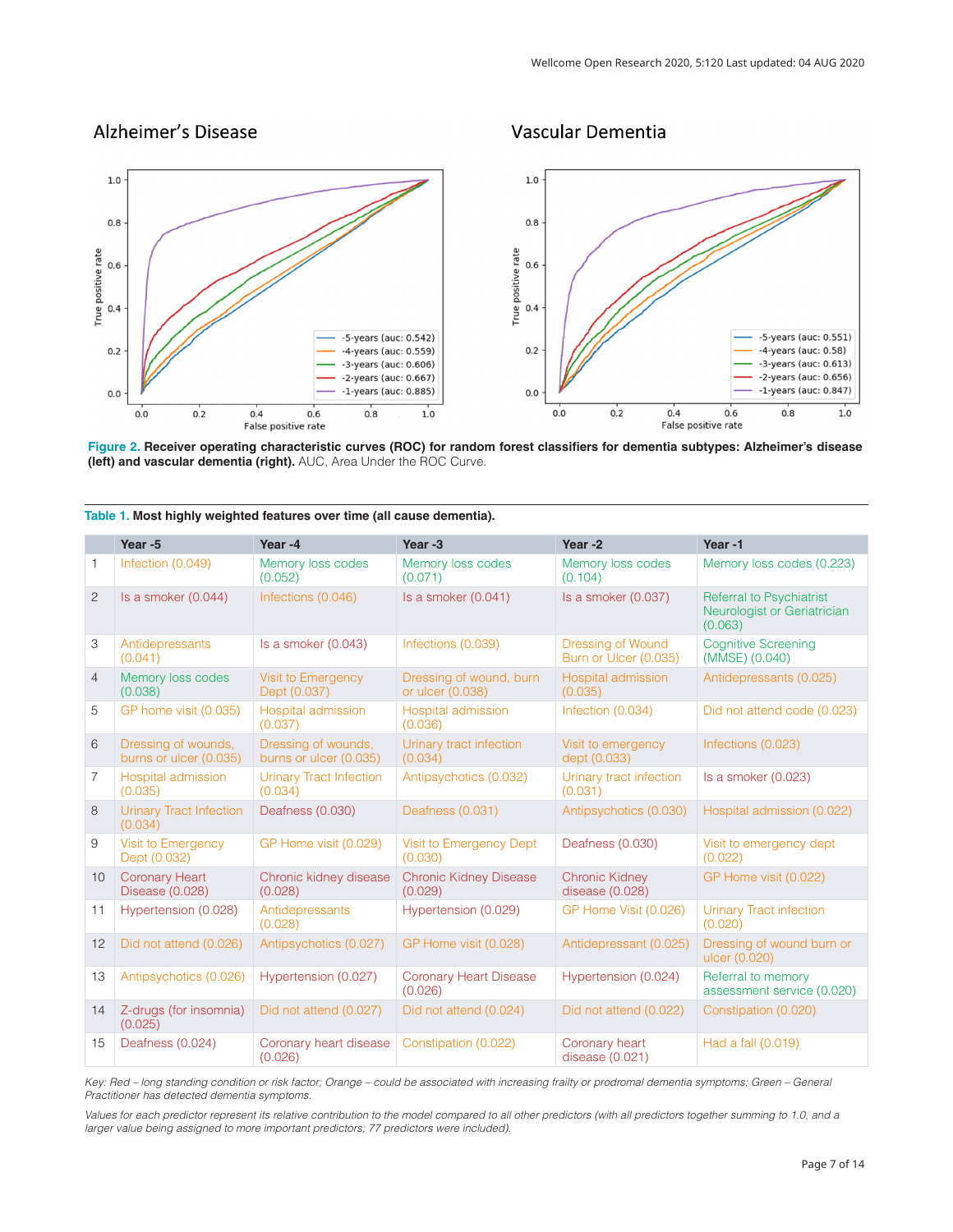|                   | Year -5                                       | Year-4                                        | Year -3                                      | Year-2                                       | Year-1                                                                    |
|-------------------|-----------------------------------------------|-----------------------------------------------|----------------------------------------------|----------------------------------------------|---------------------------------------------------------------------------|
| 1                 | GP Home Visit (0.053)                         | Memory loss codes<br>(0.057)                  | Memory loss codes<br>(0.080)                 | Memory loss codes (0.128)                    | Memory loss codes (0.309)                                                 |
| 2                 | Is a smoker (0.049)                           | GP Home visit (0.050)                         | GP Home visit (0.044)                        | GP Home visit (0.041)                        | <b>Referral to Psychiatrist</b><br>Neurologist or Geriatrician<br>(0.080) |
| 3                 | Infections (0.044)                            | Infections (0.046)                            | <b>Visit to Emergency</b><br>Dept (0.042)    | Visit to Emergency Dept<br>(0.036)           | <b>Cognitive Screening</b><br>(MMSE) (0.052)                              |
| $\overline{4}$    | Visit to Emergency<br>Dept (0.043)            | <b>Visit to Emergency</b><br>Dept (0.042)     | Infections (0.038)                           | Dressing of wound, burns<br>or ulcer (0.035) | Referral to memory<br>assessment service (0.030)                          |
| 5                 | Dressing of wounds,<br>burns or ulcer (0.038) | Is a smoker (0.041)                           | Dressing of wound,<br>burns or ulcer (0.036) | Is a smoker (0.034)                          | Antidepressants (0.021)                                                   |
| 6                 | Antipsychotics (0.038)                        | Antipsychotics (0.038)                        | Hospital admission<br>(0.036)                | Infections (0.033)                           | Alzheimer-specific<br>medication (0.021)                                  |
| 7                 | <b>Memory Loss Codes</b><br>(0.036)           | Dressing of wounds,<br>burns or ulcer (0.035) | Is a smoker (0.032)                          | Hospital admission (0.032)                   | Visit to Emergency Dept<br>(0.019)                                        |
| 8                 | <b>Hospital Admission</b><br>(0.034)          | Hospital admission<br>(0.033)                 | Antipsychotics<br>(0.035)                    | Antipsychotics (0.032)                       | Did not attend (0.019)                                                    |
| 9                 | Antidepressants<br>(0.033)                    | Deafness (0.030)                              | <b>Urinary Tract Infection</b><br>(0.033)    | Deafness (0.029)                             | Infections (0.018)                                                        |
| 10                | Urinary tract infection<br>(0.031)            | Chronic kidney disease<br>(0.030)             | Deafness (0.030)                             | Urinary tract infection<br>(0.028)           | Hospital Admission (0.018)                                                |
| 11                | Did not attend (0.031)                        | Did not attend (0.029)                        | <b>Chronic Kidney</b><br>Disease (0.027)     | Did not attend (0.026)                       | GP home visit (0.017)                                                     |
| $12 \overline{ }$ | Z-drugs (for insomnia)<br>(0.028)             | <b>Urinary Tract Infection</b><br>(0.027)     | Did not attend (0.027)                       | Chronic kidney disease<br>(0.026)            | Is a smoker (0.017)                                                       |
| 13                | Deafness (0.027)                              | Constipation (0.026)                          | Hypertension (0.025)                         | Constipation (0.024)                         | Cognitive Decline (0.017)                                                 |
| 14                | <b>Chronic Kidney</b><br>Disease (0.025)      | Antidepressants<br>(0.024)                    | Falls (0.023)                                | Hypertension (0.023)                         | <b>Urinary Tract Infection</b><br>(0.017)                                 |
| 15                | Constipation (0.024)                          | Hypertension (0.023)                          | Constipation (0.022)                         | Antidepressants (0.022)                      | Dressing of wound, burn or<br>ulcer (0.016)                               |

<span id="page-8-0"></span>

| Table 2. Most highly weighted features over time for Alzheimer's disease. |  |  |  |
|---------------------------------------------------------------------------|--|--|--|
|                                                                           |  |  |  |

*Key: Red – long standing condition or risk factor; Orange – could be associated with increasing frailty or prodromal dementia symptoms; Green – GP has detected dementia symptoms.*

Values for each predictor represent its relative contribution to the model compared to all other predictors (with all predictors together summing to 1.0, and a *larger value being assigned to more important predictors; 77 predictors were included).*

substantial differences between predictors for Alzheimer's or Vascular sub populations compared to all cause dementia.

## Implications

The idea of using clinical decision support, populated only with routinely collected clinical data from primary care, with the aim of bringing forward dementia diagnosis to an earlier time point, seems challenging given these results. It would be interesting to discuss these findings further with local stakeholders to see whether this provides them with information that is helpful in clinical practice. Our findings suggest that while earlier risk factors, such as smoking or heart disease, may occur in higher rates in patients who go on to develop dementia, the differences in prevalence of these factors between individuals with dementia and those without may not be great enough, even when multiple conditions are combined, to discriminate between these populations. In addition, we found that our model only became

accurate when evidence was accumulating in the record that the GP had themselves picked up on signs of dementia. This suggests that a simple binary classifier, using routinely collected clinical data from patient records, will struggle to outperform a clinician, given that these data are recorded by the clinician the algorithm is trying to support.

### Strengths and limitations

We used data from over 95,000 real life patients treated in the NHS, collected in real time. This seems an adequate sample size for our purposes, and was made up of all patients available in the CPRD database who met our criteria, thus selection effects should be low. The external validity to the real world of our data is also high. However, because of the fact that these were 'real-life' data, we know there may be misclassifications in the training data due to the fact that the data were not specifically collected for research but for care purposes. Their internal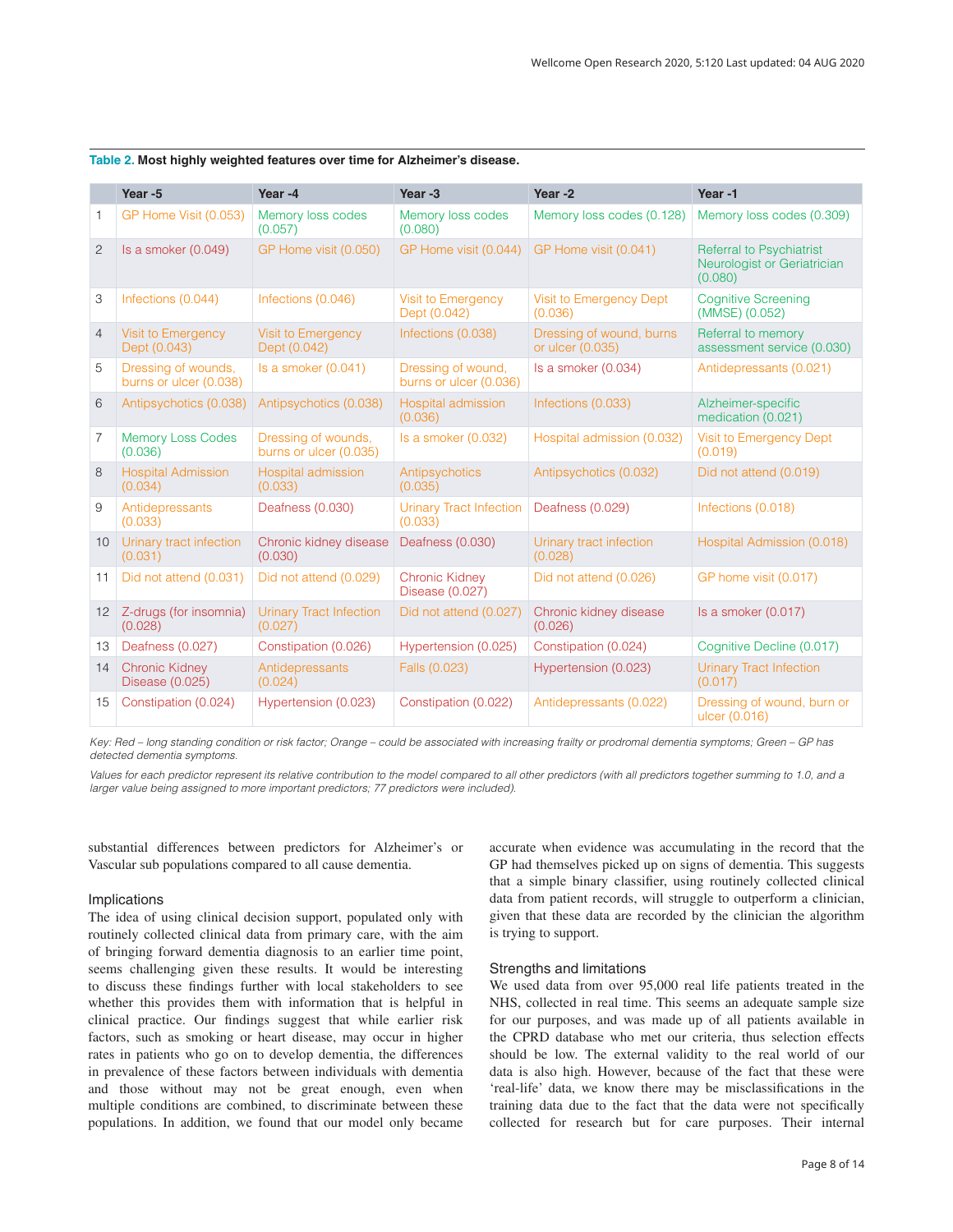|                           | Year -5                                     | Year -4                                     | Year-3                                      | Year-2                                      | Year-1                                                                    |
|---------------------------|---------------------------------------------|---------------------------------------------|---------------------------------------------|---------------------------------------------|---------------------------------------------------------------------------|
| 1                         | Infections (0.054)                          | Infections (0.049)                          | Infections (0.047)                          | Memory loss codes<br>(0.069)                | Memory loss codes<br>(0.169)                                              |
| $\overline{c}$            | Dressing of wound, burn<br>or ulcer (0.041) | Hypertension (0.042)                        | Memory loss codes<br>(0.045)                | Infections (0.037)                          | <b>Referral to Psychiatrist</b><br>Neurologist or Geriatrician<br>(0.070) |
| $\ensuremath{\mathsf{3}}$ | Antidepressants (0.039)                     | Dressing of wound,<br>burn or ulcer (0.041) | Dressing of wound,<br>burn or ulcer (0.037) | Dressing of wound, burn<br>or ulcer (0.036) | <b>Cognitive Screening</b><br>(MMSE) (0.039)                              |
| $\overline{4}$            | GP Home visit (0.038)                       | Hospital admission<br>(0.037)               | Hypertension (0.037)                        | Stroke (0.035)                              | Stroke (0.037)                                                            |
| 5                         | Did not attend (0.036)                      | GP home visit (0.035)                       | Hospital admission<br>(0.036)               | Hypertension (0.034)                        | GP Home visit (0.033)                                                     |
| 6                         | <b>Hospital admission</b><br>(0.035)        | Visit to emergency<br>dept. (0.035)         | Is a smoker (0.035)                         | GP home visit (0.033)                       | Antidepressants (0.029)                                                   |
| 7                         | Visit to Emergency dept.<br>(0.033)         | Is a smoker (0.033)                         | Antipsychotics (0.033)                      | Hospital admission<br>(0.033)               | Did not attend (0.025)                                                    |
| 8                         | Stroke (0.032)                              | Memory loss codes<br>(0.032)                | <b>Visit to Emergency</b><br>Dept. (0.033)  | Did not attend (0.032)                      | Falls (0.025)                                                             |
| 9                         | <b>Urinary Tract Infection</b><br>(0.031)   | Antidepressants<br>(0.032)                  | GP Home Visit (0.032)                       | Chronic Kidney disease<br>(0.032)           | Visit to emergency dept.<br>(0.024)                                       |
| 10                        | Antipsychotics (0.031)                      | Did not attend (0.032)                      | <b>Urinary Tract infection</b><br>(0.032)   | Visit to emergency dept<br>(0.031)          | Infections (0.024)                                                        |
| 11                        | Deafness (0.030)                            | <b>Urinary Tract Infection</b><br>(0.031)   | Stroke (0.032)                              | Is a smoker (0.031)                         | Is a smoker (0.023)                                                       |
| 12                        | Is a smoker (0.030)                         | Antipsychotics (0.030)                      | Chronic kidney<br>disease $(0.031)$         | Urinary tract infection<br>(0.029)          | Dressing of wound burn or<br>ulcer (0.022)                                |
| 13                        | Hypertension (0.029)                        | Deafness (0.029)                            | Did not attend (0.030)                      | Deafness (0.029)                            | Hospital admission (0.022)                                                |
| 14                        | <b>Coronary Heart Disease</b><br>(0.027)    | Stroke (0.029)                              | Deafness (0.030)                            | Antidepressants (0.029)                     | Hypertension (0.022)                                                      |
| 15                        | Falls (0.026)                               | Chronic kidney<br>disease $(0.027)$         | Antidepressants<br>(0.028)                  | Antipsychotics (0.028)                      | Third party consultation<br>(0.021)                                       |

<span id="page-9-0"></span>**Table 3. Most highly weighted features over time for vascular dementia.**

*Key: Red – long standing condition or risk factor; Orange – could be associated with increasing frailty or prodromal dementia symptoms; Green – General Practitioner has detected dementia symptoms.*

Values for each predictor represent its relative contribution to the model compared to all other predictors (with all predictors together summing to 1.0, and a *larger value being assigned to more important predictors; 77 predictors were included).*

validity (or consistency across coders) may be low. However, we did not "clean" false negative cases out of our control sample. This is because we would have needed to use many of the features we used in our predictive model to identify these false negatives, thus leading to a form of incorporation bias. A further limitation is heterogeneity of clinic visits and timings of patients within the sample; for example, for those patients with very little data, our algorithm was unlikely make a good prediction, and this would be the same for an algorithm running in the clinic setting. It is also possible that control patients had less data or fewer visits, which could lead to bias in the model. Clinical coding in primary care, especially with an open and unstructured system like the Read codes (compared to the ICPC, for instance), necessarily picks up a lot of randomness<sup>38</sup>.

Given that age is the biggest known risk factor for dementia, and this was effectively eliminated from the model by the matched

design, it is likely that future versions of the model would be improved by using a cohort design and incorporating age as a potential feature. Additionally, sex may be a useful predictor, given that rates of dementia are around twice as high in women as in men. It is possible that other predictors that we did not include, such as medication prescriptions, would also contribute to better discrimination. We were additionally restricted to information which is routinely gathered in primary care. Known risk factors such as APOE-4 genotype, low educational attainment, levels of physical activity and social isolation, and other potential cognitive or neuro-psychiatric assessments are not well-captured in these records. Future studies that link research cohort and primary care data may be able to incorporate such additional risk factors and therefore improve the accuracy of predictive models.

A further limitation with our approach is that we only used data from the five years prior to diagnosis code or matched date.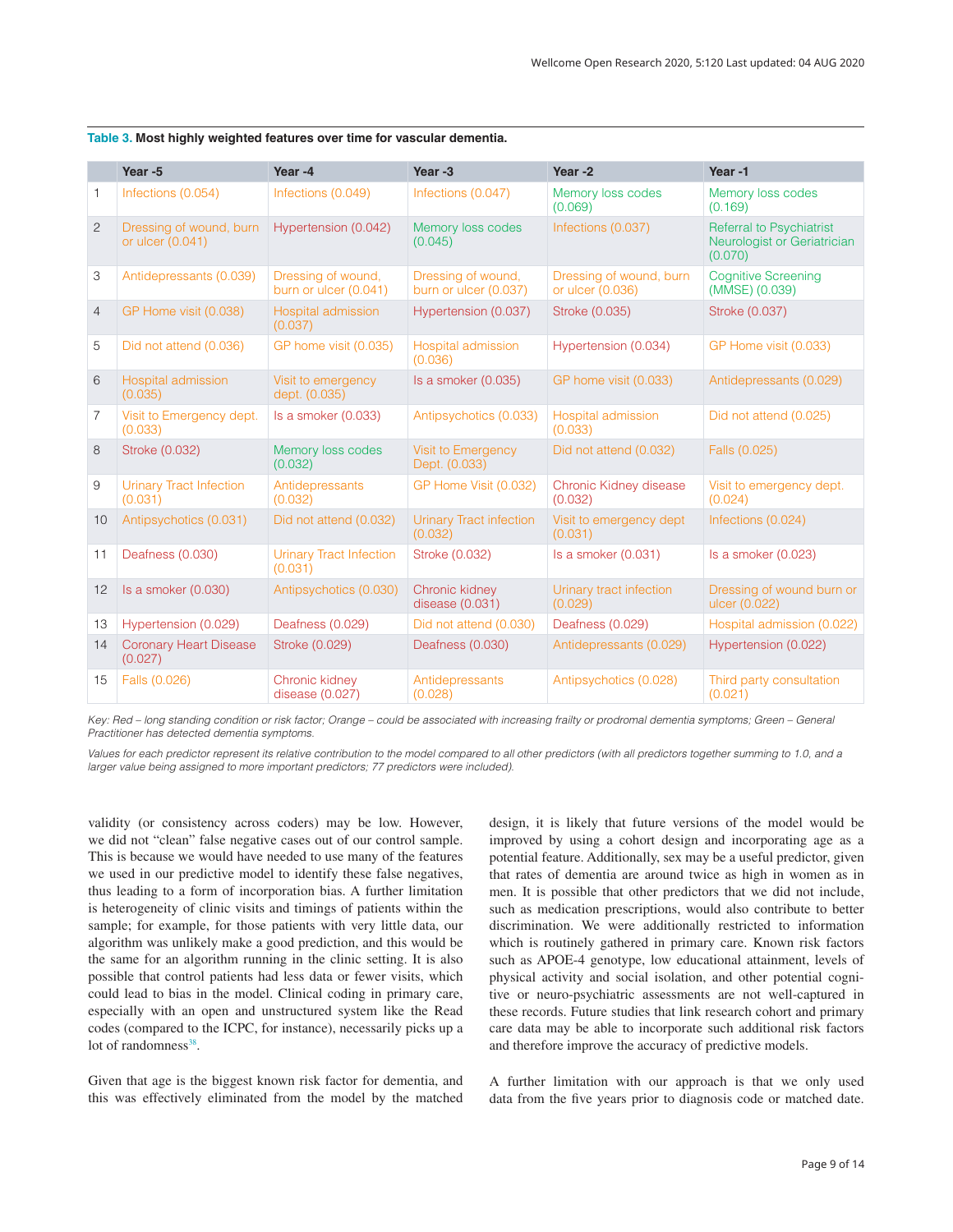<span id="page-10-0"></span>This may have reduced the contribution of long-term conditions as features in the model, given that these may have been coded in patients' records prior to the study period. Previous research using primary care records, and dementia risk prediction tools have found that chronic conditions such as diabetes, cardiovascular disease and depression are all likely increase future risk of dementia[23,30](#page-11-0). Of note in our study, smoking was an important feature throughout all models, and stroke and hypertension were among the top predictors for vascular dementia, which would be expected; however, the more transient or newly experienced indicators of developing frailty dominated the models. Additionally, the consideration of the differences between vascular and Alzheimer's dementia is limited by their commonly occurring together as a mixed dementia.

### Future research

While our model showed that there is some traction for this method perhaps in the year before diagnosis, it did not indicate a clear signal in primary care data that would advance the detection of dementia in the GP clinic to a point earlier in time; there are further avenues to explore. A recent policy report on dementia risk prediction models called for stratification of prediction models by different dementia subtypes, and also for modelling of change of behaviour or other features over tim[e22](#page-11-0). Given that dementia is characterised by progressive onset, a potential future avenue for automated decision support may be to identify patterns of behaviour or increase in morbidity or frailty over time. This approach would be strengthened by the linkage of multiple sources of healthcare data, for example from both primary and secondary care, as well as from wearable or monitoring devices, and by exploring more complex machine learning methods, perhaps with several methods running in series or in parallel. While a model based on signs and symptoms may not tell a clinician anything they do not already know, a model based on picking out characteristic patterns that develop over time, identified from several data sources, such as changes in gait or frailty<sup>10</sup>, may inform a clinician of an incipient problem that has been overlooked in a busy clinic.

## **Conclusions**

We aimed to ascertain if cases of dementia could be discriminated from controls prior to diagnosis, to examine how early this discrimination could be achieved, and to uncover the best features for achieving good discrimination. We found predictive features evolved over time and the best discrimination was clearly achieved in the year before diagnosis when the features suggested that GPs were already cognisant of symptoms of the condition. If automated early detection were to be developed from

routine clinical data, and for it to have clinical utility, we suggest modelling characteristic patterns of dementia onset over time, possibly from multiple sources of linked data. Such patterns could be missed by clinicians. Such risk modelling work should be embedded in a culture of stakeholder engagement, where clinicians and patients are consulted about their preferences for such an approach and can guide its implementation.

## **Data availability**

## Underlying data

The patient data that support the findings of this study are available from Clinical Practice Research Datalink (CPRD; [www.cprd.com\)](http://www.cprd.com/) but restrictions apply to the availability of these data, which were used under license for the current study, and so are not publicly available. For re-using these data, an application must be made directly to CPRD. Instructions for how to submit an application and the conditions under which access will be granted are explained at [https://www.cprd.com/research-applications.](https://www.cprd.com/research-applications)

### Extended data

Zenodo: Could dementia be detected from UK primary care patients' records by simple automated methods earlier than by the treating physician? A retrospective case-control study - Extended Data. [https://doi.org/10.5281/zenodo.3862325](http://dx.doi.org/10.5281/zenodo.3862325)[29](#page-11-0)

- Appendix 1 Dementia Code List.xlsx
- Appendix 2 List of feature names.xlsx
- Appendix 3 GP consultation full data.xlsx

Data are available under the terms of the [Creative Commons](https://creativecommons.org/licenses/by/4.0/legalcode)  [Attribution 4.0 International license](https://creativecommons.org/licenses/by/4.0/legalcode) (CC-BY 4.0).

#### Code availability

Source code available from: [https://github.com/ASTRODEM/](https://github.com/ASTRODEM/detectability) [detectability](https://github.com/ASTRODEM/detectability)

Archived source code at time of publication: [https://doi.org/](https://doi.org/10.5281/zenodo.3863004) [10.5281/zenodo.3863004](https://doi.org/10.5281/zenodo.3863004)[32](#page-11-0)

License: [GNU Affero General Public License version 3](https://opensource.org/licenses/AGPL-3.0)  [\(AGPL-3.0\)](https://opensource.org/licenses/AGPL-3.0)

#### Acknowledgements

This work uses data provided by patients and collected by the NHS as part of their care and support. #datasaveslives.

#### **References**

- 1. Prince M, Knapp M, Guerchet M, *et al.*: **Dementia UK Update**. London, UK; 2014. **[Reference Source](https://www.alzheimers.org.uk/sites/default/files/migrate/downloads/dementia_uk_update.pdf)**
- 2. Prince M, Bryce R, Ferr C: **Alzheimer's Disease International World Alzheimer Report 2011: The benefits of early diagnosis and intervention.** Institute of Psychiatry King's College London Alzheimer's Disease International*.* 2011. **[Reference Source](https://www.alz.co.uk/research/world-report-2011)**
- 3. Salib E, Thompson J: **Use of anti-dementia drugs and delayed care home placement: an observational study.** *The Psychiatrist.* 2011; **35**(10): 384–8. **[Publisher Full Text](http://dx.doi.org/10.1192/pb.bp.110.033431)**
- 4. Department of Health: **Living well with dementia: A National Dementia Strategy**. 2009. **[Reference Source](https://www.gov.uk/government/uploads/system/uploads/attachment_data/file/168220/dh_094051.pdf)**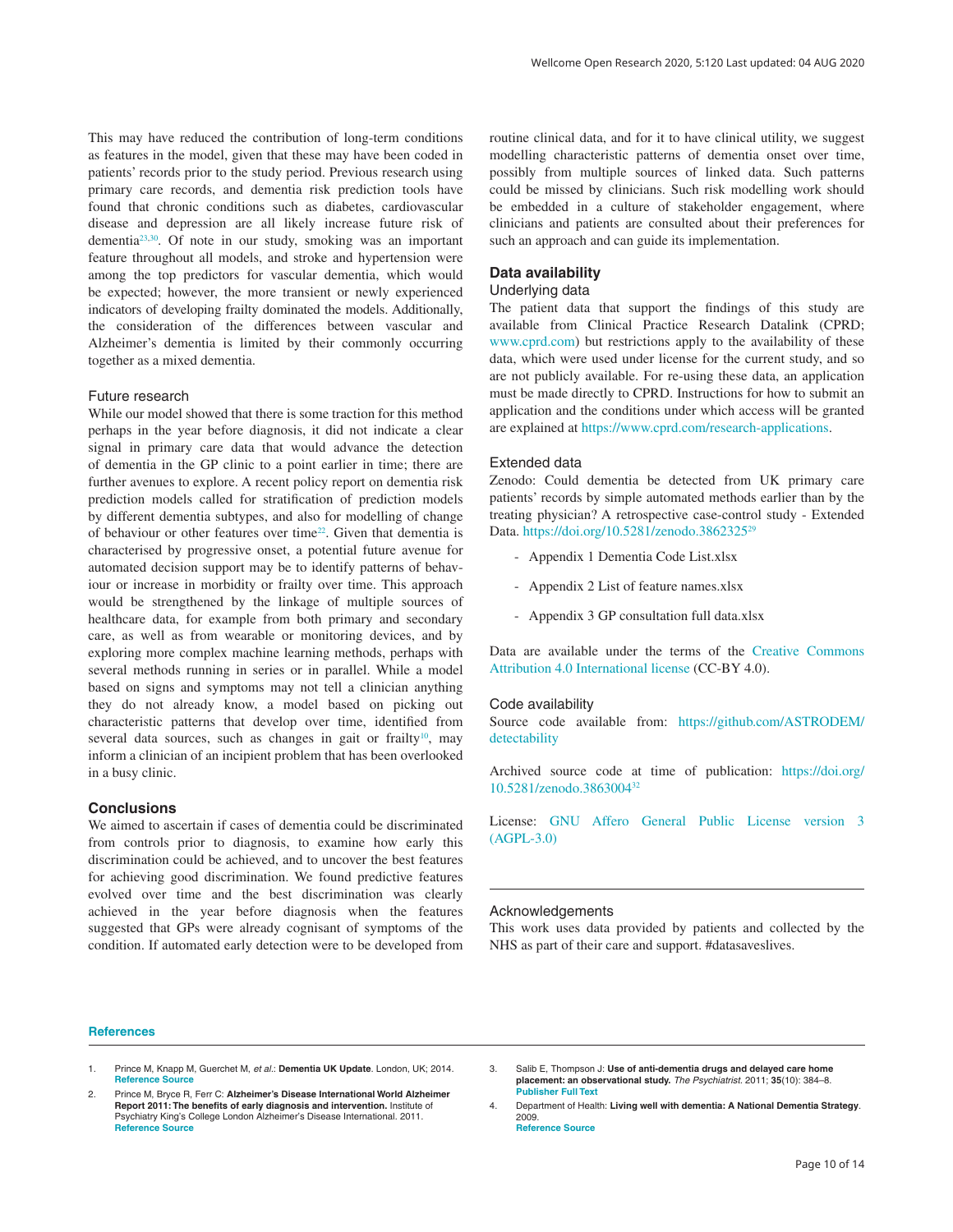- <span id="page-11-0"></span>5. Department of Health: **Prime Minister's challenge on dementia: Delivering major improvements in dementia care and research by 2015**. 2012. **[Reference Source](https://www.gov.uk/government/uploads/system/uploads/attachment_data/file/215101/dh_133176.pdf)**
- 6. NHS England: **Enhanced Service Specification: Dementia Identification Scheme**. 2014. **[Reference Source](http://www.england.nhs.uk/wp-content/uploads/2014/10/dementia-ident-schm-fin.pdf)**
- 7. NHS England: **Dementia diagnosis rate workbooks**. 2017. **[Reference Source](https://www.england.nhs.uk/publication/dementia-diagnosis-rate-workbook/)**
- 8. NHS Digital: **Patients registered at a GP practice**. 2019. **[Reference Source](https://digital.nhs.uk/data-and-information/data-tools-and-services/data-services/general-practice-data-hub/patients-registered-at-a-gp-practice)**
- 9. Bamford C, Eccles M, Steen N, *et al.*: **Can primary care record review facilitate earlier diagnosis of dementia?** *Fam Pract.* 2007; **24**(2): 108–16. **[PubMed Abstract](http://www.ncbi.nlm.nih.gov/pubmed/17237496)** | **[Publisher Full Text](http://dx.doi.org/10.1093/fampra/cml068)**
- 10. Ramakers IHGB, Visser PJ, Aalten P, *et al.*: **Symptoms of preclinical dementia in general practice up to five years before dementia diagnosis.** *Dement Geriatr Cogn Disord.* 2007; **24**(4): 300–6. **[PubMed Abstract](http://www.ncbi.nlm.nih.gov/pubmed/17717417)** | **[Publisher Full Text](http://dx.doi.org/10.1159/000107594)**
- 11. Herrett E, Gallagher AM, Bhaskaran K, *et al.*: **Data resource profile: clinical practice research datalink (CPRD).** *Int J Epidemiol.* 2015; **44**(3): 827–36. **[PubMed Abstract](http://www.ncbi.nlm.nih.gov/pubmed/26050254)** | **[Publisher Full Text](http://dx.doi.org/10.1093/ije/dyv098)** | **[Free Full Text](http://www.ncbi.nlm.nih.gov/pmc/articles/4521131)**
- 12. Wolf A, Dedman D, Campbell J, *et al.*: **Data resource profile: Clinical Practice Research Datalink (CPRD) Aurum.** *Int J Epidemiol.* 2019; **48**(6): 1740–1740g. **[PubMed Abstract](http://www.ncbi.nlm.nih.gov/pubmed/30859197)** | **[Publisher Full Text](http://dx.doi.org/10.1093/ije/dyz034)** | **[Free Full Text](http://www.ncbi.nlm.nih.gov/pmc/articles/6929522)**
- 13. Bennett D, Hodgson ME, Shukla A, *et al.*: **Prevalence of diagnosed adult immune thrombocytopenia in the United Kingdom.** *Adv Ther.* 2011; **28**(12): 1096–1104. **[PubMed Abstract](http://www.ncbi.nlm.nih.gov/pubmed/22139790)** | **[Publisher Full Text](http://dx.doi.org/10.1007/s12325-011-0084-3)**
- 14. Edson-Heredia E, Zhu B, Lefevre C, *et al.*: **Prevalence and incidence rates of cardiovascular, autoimmune, and other diseases in patients with psoriatic or psoriatic arthritis: a retrospective study using Clinical Practice Research Datalink.** *J Eur Acad Dermatol Venereol.* 2015; **29**(5): 955–963. **[PubMed Abstract](http://www.ncbi.nlm.nih.gov/pubmed/25352213)** | **[Publisher Full Text](http://dx.doi.org/10.1111/jdv.12742)**
- 15. Frisher M, Collins J, Millson D, *et al.*: **Prevalence of comorbid psychiatric illness and substance misuse in primary care in England and Wales.** *J Epidemiol Community Health.* 2004; **58**(12): 1036–1041. **[PubMed Abstract](http://www.ncbi.nlm.nih.gov/pubmed/15547069)** | **[Publisher Full Text](http://dx.doi.org/10.1136/jech.2003.017384)** | **[Free Full Text](http://www.ncbi.nlm.nih.gov/pmc/articles/1732645)**
- 16. Bruderer SG, Bodmer M, Jick SS, *et al.*: **Incidence of and risk factors for severe hypoglycaemia in treated type 2 diabetes mellitus patients in the UK–a nested case-control analysis.** *Diabetes Obes Metab.* 2014; **16**(9): 801–811. **[PubMed Abstract](http://www.ncbi.nlm.nih.gov/pubmed/24612200)** | **[Publisher Full Text](http://dx.doi.org/10.1111/dom.12282)**
- 17. Forbes HJ, Bhaskaran K, Thomas SL, *et al.*: **Quantification of risk factors for herpes zoster: population based case-control study.** *BMJ.* 2014; **348**: g2911. **[PubMed Abstract](http://www.ncbi.nlm.nih.gov/pubmed/25134101)** | **[Publisher Full Text](http://dx.doi.org/10.1136/bmj.g2911)** | **[Free Full Text](http://www.ncbi.nlm.nih.gov/pmc/articles/4019782)**
- 18. Gupta G, Lautenbach E, Lewis JD: **Incidence and risk factors for herpes zoster among patients with inflammatory bowel disease.** *Clin Gastroenterol Hepatol.* 2006; **4**(12): 1483–1490. **[PubMed Abstract](http://www.ncbi.nlm.nih.gov/pubmed/17162240)** | **[Publisher Full Text](http://dx.doi.org/10.1016/j.cgh.2006.09.019)**
- 19. Mullerova H, Shukla A, Hawkins A, *et al.*: **Risk factors for acute exacerbations of COPD in a primary care population: a retrospective observational cohort study.** *BMJ Open.* 2014; **4**(12): e006171. **[PubMed Abstract](http://www.ncbi.nlm.nih.gov/pubmed/25524545)** | **[Publisher Full Text](http://dx.doi.org/10.1136/bmjopen-2014-006171)** | **[Free Full Text](http://www.ncbi.nlm.nih.gov/pmc/articles/4275672)**
- 20. Johansson S, Wallander MA, de Abajo FJ, *et al.*: **Prospective drug safety monitoring using the UK primary-care General Practice Research Database: theoretical framework, feasibility analysis and extrapolation to future scenarios.** *Drug saf.* 2010; **33**(3): 223–232. **[PubMed Abstract](http://www.ncbi.nlm.nih.gov/pubmed/20158286)** | **[Publisher Full Text](http://dx.doi.org/10.2165/11319010-000000000-00000)**
- 21. Charlton R, Snowball J, Sammon C, *et al.*: **The Clinical Practice Research Datalink for drug safety in pregnancy research: an overview.** *Therapie.* 2014; **69**(1): 83–9.

**[PubMed Abstract](http://www.ncbi.nlm.nih.gov/pubmed/24698192)** | **[Publisher Full Text](http://dx.doi.org/10.2515/therapie/2014007)**

- 22. The PHG Foundation: **Dementia Risk Prediction Models: What do policy makers need to know?** Cambridge, UK: The University of Cambridge; 2019. **[Reference Source](https://www.phgfoundation.org/documents/dementia-risk-prediction-models.pdf)**
- 23. Stephan BCM, Brayne C: **Risk factors and screening methods for detecting dementia: a narrative review.** *J Alzheimers Dis.* 2014; **42**(Suppl 4): S329–S38. **[PubMed Abstract](http://www.ncbi.nlm.nih.gov/pubmed/25261451)** | **[Publisher Full Text](http://dx.doi.org/10.3233/JAD-141413)**
- 24. Ford E, Rooney P, Oliver S, *et al.*: **Identifying undetected dementia in UK primary care patients: a retrospective case-control study comparing machine-learning and standard epidemiological approaches.** *BMC Med Inform Decis Mak.* 2019; **19**(1): 248. **[PubMed Abstract](http://www.ncbi.nlm.nih.gov/pubmed/31791325)** | **[Publisher Full Text](http://dx.doi.org/10.1186/s12911-019-0991-9)** | **[Free Full Text](http://www.ncbi.nlm.nih.gov/pmc/articles/6889642)**
- 25. Jammeh EA, Carroll CB, Pearson SW, *et al.*: **Machine-learning based identification of undiagnosed dementia in primary care: a feasibility study.** *BJGP Open.* 2018; **2**(2): bjgpopen18X101589. **[PubMed Abstract](http://www.ncbi.nlm.nih.gov/pubmed/30564722)** | **[Publisher Full Text](http://dx.doi.org/10.3399/bjgpopen18X101589)** | **[Free Full Text](http://www.ncbi.nlm.nih.gov/pmc/articles/6184101)**
- 26. Chisholm J: **The Read clinical classification.** *BMJ.* 1990; **300**(6732): 1092. **[PubMed Abstract](http://www.ncbi.nlm.nih.gov/pubmed/2344534)** | **[Publisher Full Text](http://dx.doi.org/10.1136/bmj.300.6732.1092)** | **[Free Full Text](http://www.ncbi.nlm.nih.gov/pmc/articles/1662793)**
- 27. Russell P, Banerjee S, Watt J, *et al.*: **Improving the identification of people with dementia in primary care: evaluation of the impact of primary care dementia coding guidance on identified prevalence.** *BMJ Open.* 2013; **3**(12): e004023. **[PubMed Abstract](http://www.ncbi.nlm.nih.gov/pubmed/24366579)** | **[Publisher Full Text](http://dx.doi.org/10.1136/bmjopen-2013-004023)** | **[Free Full Text](http://www.ncbi.nlm.nih.gov/pmc/articles/3884610)**
- Rait G, Walters K, Bottomley C, et al.: Survival of people with clinical diagnosis **of dementia in primary care: cohort study.** *BMJ.* 2010; **341**: c3584. **[PubMed Abstract](http://www.ncbi.nlm.nih.gov/pubmed/20688840)** | **[Publisher Full Text](http://dx.doi.org/10.1136/bmj.c3584)** | **[Free Full Text](http://www.ncbi.nlm.nih.gov/pmc/articles/2917003)**
- 29. Ford E, Starlinger J, Rooney R, *et al.*: **Could dementia be detected from UK primary care patients' records by simple automated methods earlier than by the treating physician? A retrospective case-control study - Extended Data**. Wellcome Open Research. *Zenodo.* 2020. **<http://www.doi.org/10.5281/zenodo.3862325>**
- 30. Ford E, Greenslade N, Paudyal P, *et al.*: **Predicting dementia from primary care records: A systematic review and meta-analysis.** *PLoS One.* 2018; **13**(3): e0194735.
	- **[PubMed Abstract](http://www.ncbi.nlm.nih.gov/pubmed/29596471)** | **[Publisher Full Text](http://dx.doi.org/10.1371/journal.pone.0194735)** | **[Free Full Text](http://www.ncbi.nlm.nih.gov/pmc/articles/5875793)**
- 31. Springate DA, Kontopantelis E, Ashcroft DM, *et al.*: **ClinicalCodes: an online clinical codes repository to improve the validity and reproducibility of research using electronic medical records.** *PLoS One.* 2014; **9**(6): e99825. **[PubMed Abstract](http://www.ncbi.nlm.nih.gov/pubmed/24941260)** | **[Publisher Full Text](http://dx.doi.org/10.1371/journal.pone.0099825)** | **[Free Full Text](http://www.ncbi.nlm.nih.gov/pmc/articles/4062485)**
- 32. ASTRODEM: **ASTRODEM/detectability: Initial code release (Version v0.9).** *Zenodo.* 2020. **<http://www.doi.org/10.5281/zenodo.3863004>**
- 33. Christodoulou E, Ma J, Collins GS, *et al.*: **A systematic review shows no performance benefit of machine learning over logistic regression for clinical prediction models.** *J Clin Epidemiol.* 2019; **110**: 12–22. **[PubMed Abstract](http://www.ncbi.nlm.nih.gov/pubmed/30763612)** | **[Publisher Full Text](http://dx.doi.org/10.1016/j.jclinepi.2019.02.004)**
- 34. Weng SF, Vaz L, Qureshi N, *et al.*: **Prediction of premature all-cause mortality: A prospective general population cohort study comparing machine-learning and standard epidemiological approaches.** *PLoS One.* 2019; **14**(3): e0214365. **[PubMed Abstract](http://www.ncbi.nlm.nih.gov/pubmed/30917171)** | **[Publisher Full Text](http://dx.doi.org/10.1371/journal.pone.0214365)** | **[Free Full Text](http://www.ncbi.nlm.nih.gov/pmc/articles/6436798)**
- 35. scikit-learn: **3.2.4.3.1 sklearn.ensemble.RandomForestClassifier**. 2019. **[Reference Source](https://scikit-learn.org/stable/modules/generated/sklearn.ensemble.RandomForestClassifier.html)**
- 36. Mandrekar JN: **Receiver Operating Characteristic Curve in Diagnostic Test Assessment.** *J Thoracic Oncol.* 2010; **5**(9): 1315–6. **[PubMed Abstract](http://www.ncbi.nlm.nih.gov/pubmed/20736804)** | **[Publisher Full Text](http://dx.doi.org/10.1097/JTO.0b013e3181ec173d)**
- 37. Hajian-Tilaki K: **Receiver Operating Characteristic (ROC) Curve Analysis for Medical Diagnostic Test Evaluation.** *Caspian J Intern Med.* 2013; **4**(2): 627–35. **[PubMed Abstract](http://www.ncbi.nlm.nih.gov/pubmed/24009950)** | **[Free Full Text](http://www.ncbi.nlm.nih.gov/pmc/articles/3755824)**
- 38. van Marwijk H, Scott-Smith W: **UK doctors united.** *Fam Pract.* 2018; **35**(6): 649–51.
- **[PubMed Abstract](http://www.ncbi.nlm.nih.gov/pubmed/29800286)** | **[Publisher Full Text](http://dx.doi.org/10.1093/fampra/cmy041)**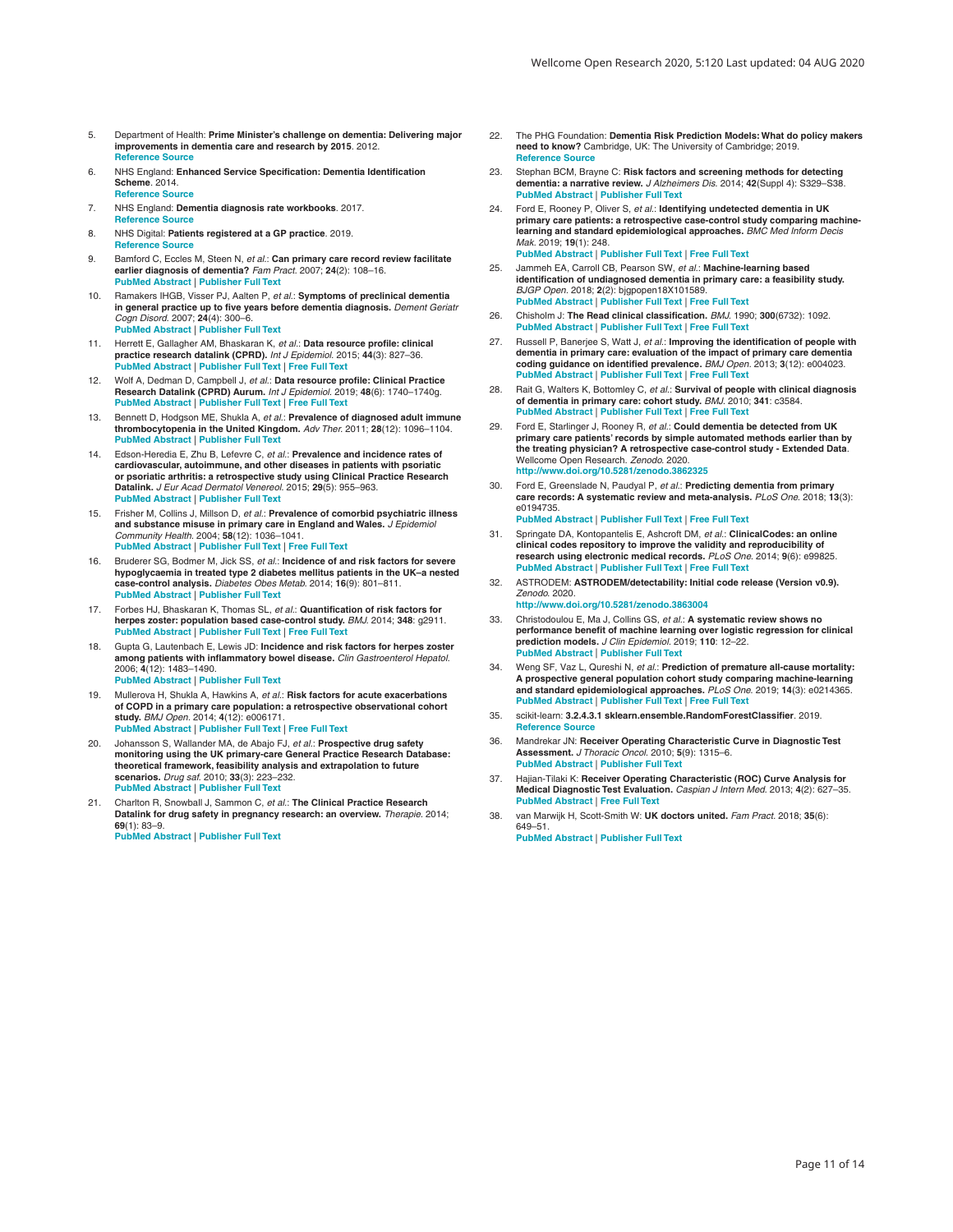## **Open Peer Review**

## **Current Peer Review Status:**

**Version 1**

Reviewer Report 27 July 2020

<https://doi.org/10.21956/wellcomeopenres.17443.r38992>

**© 2020 Barnes D.** This is an open access peer review report distributed under the terms of the [Creative Commons](https://creativecommons.org/licenses/by/4.0/) [Attribution License](https://creativecommons.org/licenses/by/4.0/), which permits unrestricted use, distribution, and reproduction in any medium, provided the original work is properly cited.



## **Deborah E. Barnes**

<sup>1</sup> University of California, San Francisco, CA, USA

<sup>2</sup> San Francisco Veterans Affairs Health Care System, San Francisco, CA, USA

This manuscript describes development and testing of an automated algorithm that uses information in patients' primary care records to determine which patients are likely to develop dementia so that they can be diagnosed earlier in the disease process. The sample included >95,000 U.K. patients, half with dementia and half without dementia matched on age, sex, and general practice. The primary findings are that prediction models had relatively low discrimination (AUC: 0.55-0.65) two to five years prior to the diagnosis. Although discrimination was improved (AUC: 0.84) during the year prior to diagnosis, many of the elements that improved prediction suggested that the clinician was already aware of the patient's declining cognitive status and beginning to work them up for dementia (e.g., memory loss codes, referrals to neurology, cognitive screening). This is a largely 'negative' study, finding that information in the primary care EHR may not help identify patients with dementia earlier. However, it is well-conducted, wellwritten and provides important information to further our understanding of the strengths and limitations of using EHR data to detect dementia.

It would be interesting for the authors to expand the discussion of predictors. For example, smoking, CHD, hypertension and deafness are potentially modifiable/treatable; infections, UTI, and dressing of wounds could be markers of poor health; antidepressants, antipsychotics, and Zdrugs for insomnia could reflect treatment of dementia-related symptoms; and home visits, ER visits, hospital admissions, and did not attend could be markers of inadequate primary care.

**Is the work clearly and accurately presented and does it cite the current literature?** Yes

**Is the study design appropriate and is the work technically sound?**

Yes

## **Are sufficient details of methods and analysis provided to allow replication by others?**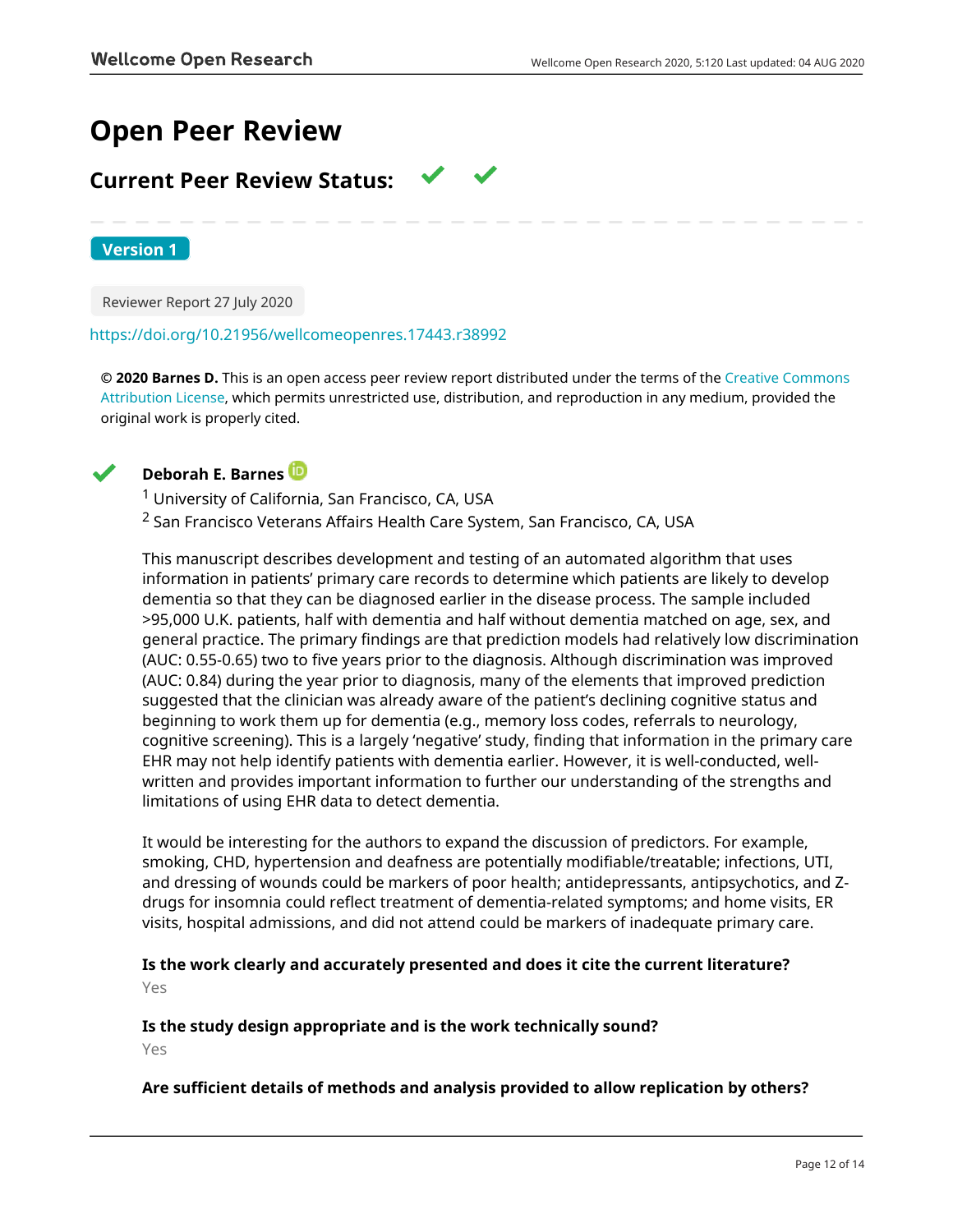Yes

**If applicable, is the statistical analysis and its interpretation appropriate?**

Yes

**Are all the source data underlying the results available to ensure full reproducibility?** Yes

**Are the conclusions drawn adequately supported by the results?** Yes

*Competing Interests:* No competing interests were disclosed.

*Reviewer Expertise:* dementia, risk factors, study design, prognostic models

**I confirm that I have read this submission and believe that I have an appropriate level of expertise to confirm that it is of an acceptable scientific standard.**

Author Response 04 Aug 2020

**Elizabeth Ford**, Brighton and Sussex Medical School, Watson Building, Village Way, Falmer, Brighton, UK

Many thanks for taking the time to review our article and for your helpful suggestions. We will take them on board with our future work.

*Competing Interests:* No competing interests were disclosed.

Reviewer Report 20 July 2020

## <https://doi.org/10.21956/wellcomeopenres.17443.r39335>

**© 2020 Borson S.** This is an open access peer review report distributed under the terms of the [Creative Commons](https://creativecommons.org/licenses/by/4.0/) [Attribution License](https://creativecommons.org/licenses/by/4.0/), which permits unrestricted use, distribution, and reproduction in any medium, provided the original work is properly cited.



## **Soo Borson**

<sup>1</sup> Psychiatry and Behavioral Sciences, University of Washington School of Medicine, Seattle, WA, USA

<sup>2</sup> Kaiser Permanente Medical Care, Lancaster, CA, USA

This study uses machine learning as a tool for detecting dementia earlier than primary care clinicians in the UK do. The paper was a model of clarity and elegance, and a pleasure to read.

The findings are extremely useful to the field of dementia detection: a number of enhancement attempts are being made using machine learning, but none has the special advantages of the